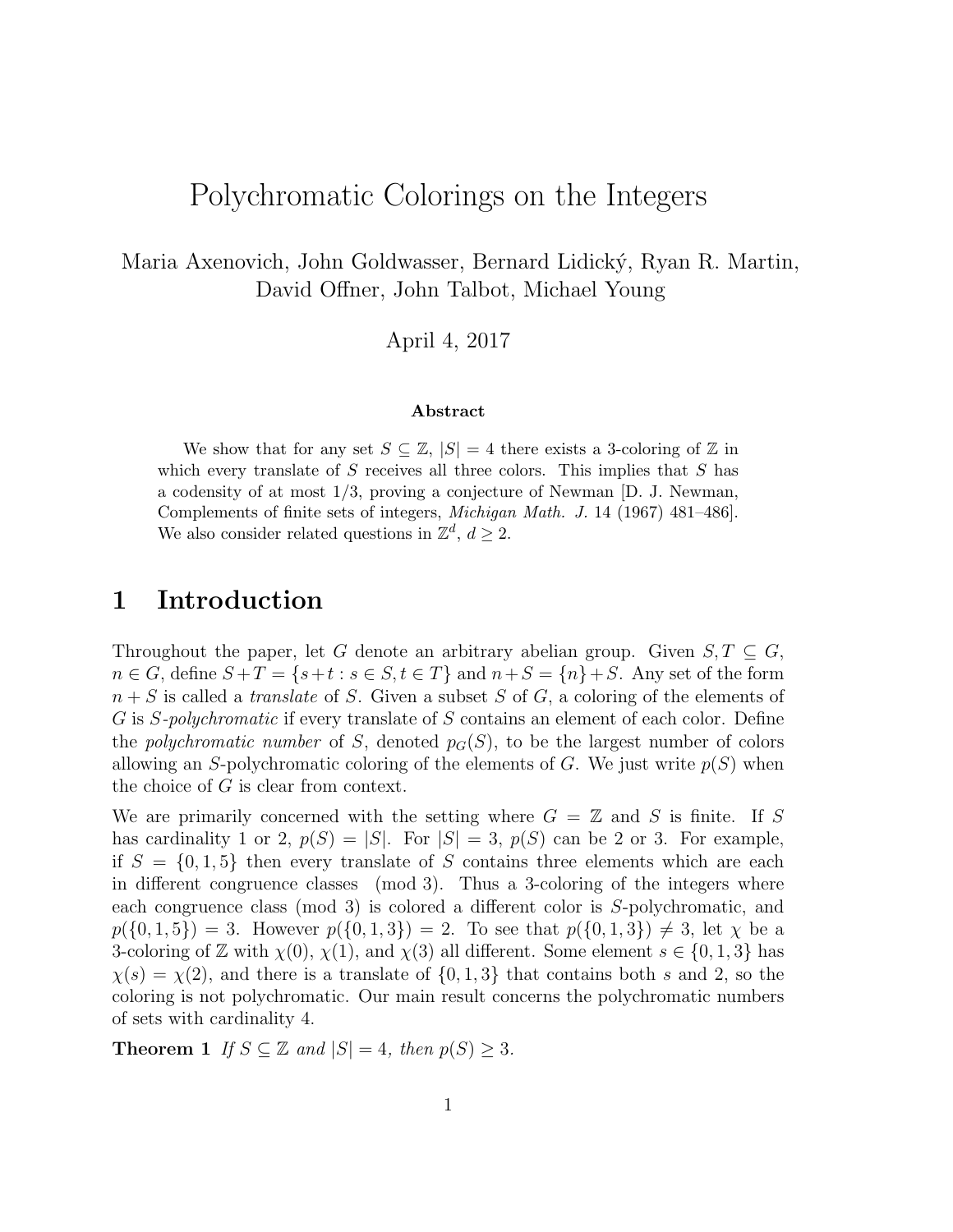The proof of Theorem [1](#page-0-0) is given in Section [2.](#page-3-0) For larger sets  $S$ , Alon, Kříž, and Nešetřil [\[2\]](#page-14-0) proved that  $p(S) \geq \frac{(1+o(1))|S|}{3 \ln |S|}$  $\frac{+o(1)}{3\ln|S|}$ , while there exists some set S where  $p(S) \leq$  $(1+o(1))|S|$  $\frac{\text{[O(1))}[S]}{\ln |S|}$ . Subsequently, Harris and Srinivasan [\[6\]](#page-14-1) established a tight asymptotic lower bound on polychromatic numbers.

<span id="page-1-1"></span>**Theorem 2** ([\[2\]](#page-14-0), [\[6\]](#page-14-1)) For a finite set  $S \subseteq \mathbb{Z}$ ,  $p(S) \geq \frac{(1+o(1))|S|}{\ln |S|}$  $\frac{\text{[O(1))}[S]}{\ln |S|}$ . Moreover, there exists some set S where  $p(S) \leq \frac{(1+o(1))|S|}{\ln |S|}$  $\frac{\left\lceil o(1) \right\rceil |S|}{\ln |S|}$ .

One motivation for studying polychromatic numbers is that they provide bounds for Turán type problems (see for example [\[1\]](#page-14-2), [\[10\]](#page-14-3), [\[11\]](#page-14-4)). Call  $T \subseteq G$  a blocking set for S if  $G \setminus T$  contains no translate of S, i.e. if for all  $n \in G$ ,  $n + S \nsubseteq G \setminus T$ . A Turán type problem asks for the smallest blocking set for a given set S. In the case where S is finite and  $G = \mathbb{Z}$ , any blocking set is countably infinite, so we ask how small the density of a blocking set can be. Following the notation of Newman [\[8\]](#page-14-5), (he worked in the setting of the natural numbers, but the definitions are equivalent), define for any set  $T \subseteq \mathbb{Z}$  its upper density  $\overline{d}(T)$  and lower density  $d(T)$  as

$$
\overline{d}(T) = \limsup_{n \to \infty} \frac{|T \cap [-n, n]|}{2n + 1} \quad \text{and} \quad \underline{d}(T) = \liminf_{n \to \infty} \frac{|T \cap [-n, n]|}{2n + 1}
$$

.

If  $\overline{d}(T) = d(T)$ , we call this quantity the *density* of T and denote it by  $d(T)$ . Define  $\alpha(S)$  to be a measure of how small the density of a blocking set for S can be. Let

<span id="page-1-0"></span>
$$
\alpha(S) = \inf \{ d(T) : T \text{ is a blocking set for } S \text{ and } d(T) \text{ exists} \}.
$$

In Section [3,](#page-7-0) we describe the relationship between polychromatic colorings and blocking sets, and prove Lemma [3.](#page-1-0)

**Lemma 3** For any finite set  $S \subseteq \mathbb{Z}$ ,  $\alpha(S) \leq 1/p(S)$ .

One of the main consequences of Theorem [1](#page-0-0) concerns covering densities of sets of integers. Given a set  $S \subseteq G$ , we say  $T \subseteq G$  is a *complement set* for S if  $S + T = G$ . We say S tiles G by translation if it has a complement set T such that if  $s_1, s_2 \in S$ ,  $t_1, t_2 \in T$ , then  $s_1 + t_1 = s_2 + t_2$  implies  $s_1 = s_2$  and  $t_1 = t_2$ . In this paper we only consider tilings by translation, so if S tiles  $G$  by translation with complement set  $T$ we will simply say S tiles G and write  $G = S \oplus T$ .

Again, our primary interest will be the case where  $G = \mathbb{Z}$  and S is finite. For example, if  $S = \{0, 1, 5\}$ , then S tiles Z with complement set  $T = \{3n : n \in \mathbb{Z}\}$ . However  $S = \{0, 1, 3\}$  does not tile Z. Newman [\[9\]](#page-14-6) proved necessary and sufficient conditions for a finite set S to tile  $\mathbb Z$  if  $|S|$  is a power of a prime.

<span id="page-1-2"></span>**Theorem 4 (Newman [\[9\]](#page-14-6))** Let  $S = \{s_1, \ldots, s_k\}$  be distinct integers with  $|S| = p^{\alpha}$ where p is prime and  $\alpha$  is a positive integer. For  $1 \leq i < j \leq k$  let  $p^{e_{ij}}$  be the highest power of p that divides  $s_i-s_j$ . Then S tiles Z if and only if  $|\{e_{ij}: 1 \le i < j \le k\}| \le \alpha$ .

Later Coven and Meyerowitz [\[5\]](#page-14-7) gave necessary and suffucient conditions for S to tile  $\mathbb{Z}$  when  $|S| = p_1^{\alpha_1} p_2^{\alpha_2}$ , where  $p_1$  and  $p_2$  are primes. The general question is still open.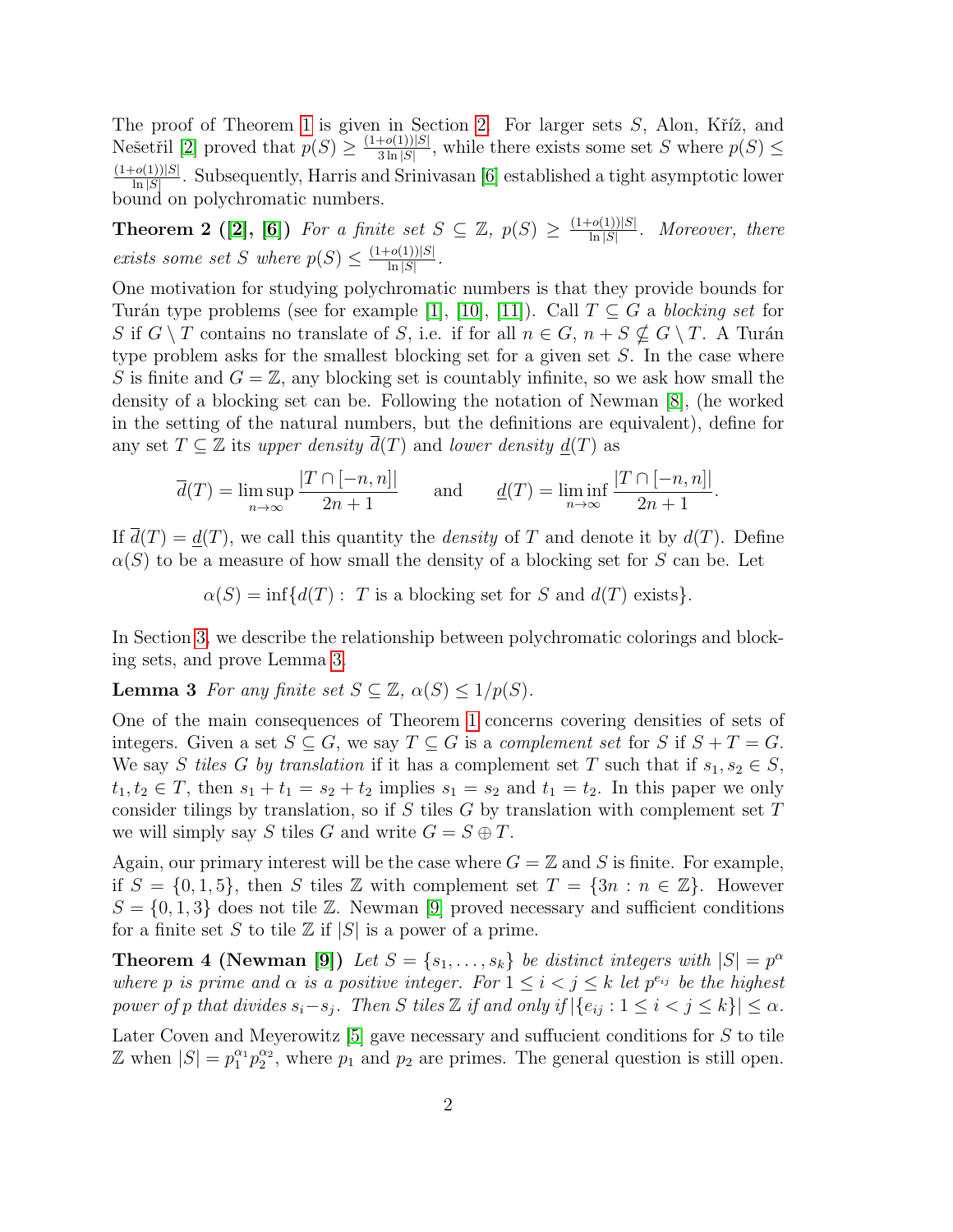Kolountzakis and Matolcsi [\[7\]](#page-14-8) and Amiot [\[3\]](#page-14-9) have published recent work motivated by what are called rhythmic tilings in music.

If a finite set S tiles  $\mathbb{Z}$ , it has a complement set of density  $1/|S|$ . Following Newman [\[8\]](#page-14-5), we define the *codensity* of a set S, denoted  $c(S)$ , as a measure of the how small the density of a complement set can be. Let

$$
c(S) = \inf \{d(T) : S + T = \mathbb{Z} \text{ and } d(T) \text{ exists}\}.
$$

We are interested in the largest codensities for sets of a given cardinality. Define

$$
c_k = \sup_{\{S:|S|=k\}} c(S).
$$

<span id="page-2-2"></span>An example of a complement set for  $\{0,1,3\}$  is  $\{t \in \mathbb{Z} : t \equiv 0 \text{ or } 1 \pmod{5}\},\$  $c({0, 1, 3}) \le 2/5$ . The following theorem and conjecture on  $c_4$  are due to Newman. Theorem 5 (Newman [\[8\]](#page-14-5))

- $c({0, 1, 3}) = 2/5.$
- $c_3 = 2/5$ .
- $c({0, 1, 2, 4}) = 1/3.$

### <span id="page-2-1"></span>Conjecture 6 (Newman [\[8\]](#page-14-5))  $c_4 = 1/3$ .

Weinstein [\[16\]](#page-15-0) showed that  $c_4 < .339934$ . Based on a computer search, Bollobás, Janson, and Riordan [\[4\]](#page-14-10) confirmed Newman's conjecture for sets with diameter at most 22, where the *diameter* of a nonempty finite set of integers is defined to be the difference between the largest and smallest elements in the set. They also conjectured that  $c_5 = 3/11$  and  $c_6 = 1/4$  (See Remark 5.6 and Question 5.7 in [\[4\]](#page-14-10). Note they use different notation).

<span id="page-2-0"></span>In Section [3](#page-7-0) we prove the following lemma relating blocking sets and complement sets.

**Lemma 7** For any finite set  $S \subseteq \mathbb{Z}$ ,  $c(S) = \alpha(S)$ .

Theorem [1,](#page-0-0) along with Lemmas [3](#page-1-0) and [7,](#page-2-0) suffice to resolve Conjecture [6.](#page-2-1)

**Theorem 8**  $c_4 = 1/3$ .

**Proof:** Theorem [5](#page-2-2) implies  $c({0, 1, 2, 4}) = 1/3$ , so it remains to show that for any other set S with cardinality four,  $c(S) \leq 1/3$ . Let  $S \subseteq \mathbb{Z}$  have four elements. Then Theorem [1](#page-0-0) implies that  $p(S) \geq 3$  $p(S) \geq 3$ , and by Lemmas 3 and [7,](#page-2-0)

$$
c(S) = \alpha(S) \le 1/p(S) \le 1/3.
$$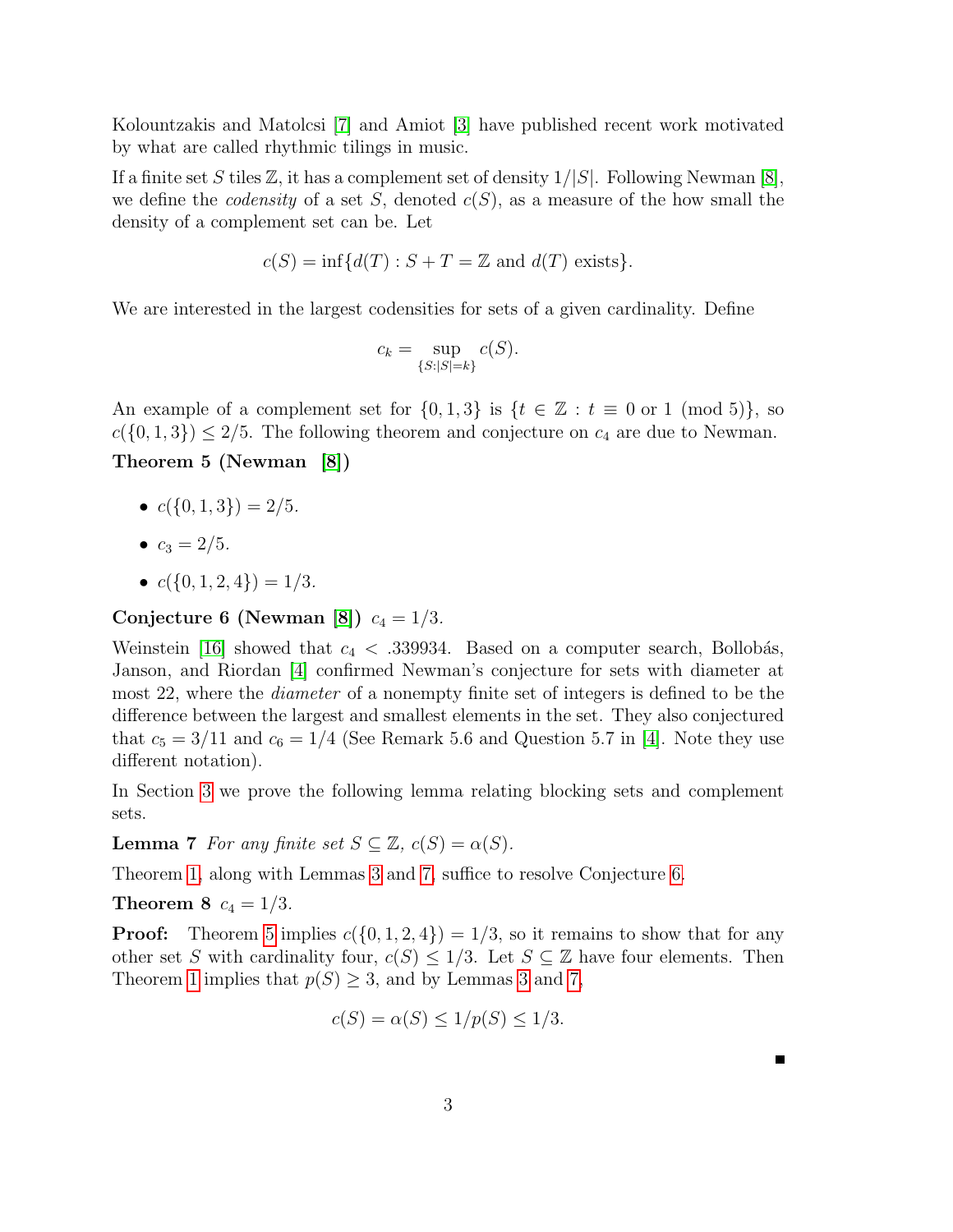In Subection [3.1,](#page-8-0) we consider the relationship between polychromatic colorings and tilings. The main result is Theorem [11,](#page-8-1) which states that a set  $S$  tiles an abelian group G by translation if and only if  $p(S) = |S|$ .

Finally, in Section [4](#page-9-0) we turn our attention to polychromatic numbers and tilings for finite sets in  $\mathbb{Z}^d$ . We begin by proving in Theorem [17](#page-10-0) that the bound of Theorem [2](#page-1-1) applies to subsets of  $\mathbb{Z}^d$ . We then show that if a set of points in  $\mathbb{Z}^d$  is collinear, determining its polychromatic number is equivalent to determining the polychromatic number of a specific projection of this set into  $\mathbb{Z}$ . Theorem [11](#page-8-1) implies that a set S tiles  $\mathbb{Z}^d$  if and only if  $p_{\mathbb{Z}_d}(S) = |S|$ , so we use this to restate some well-known results on tilings of  $\mathbb{Z}^d$  by finite sets in the language of polychromatic colorings. We conclude by applying these results to determine polychromatic numbers of sets with cardinality 3 and 4 in  $\mathbb{Z}^d$ .

# <span id="page-3-0"></span>2 Sets of Cardinality Four

In this section we prove that every set of four integers has polychromatic number at least 3. We begin by stating a lemma that reduces the problem of finding a polychromatic coloring of  $\mathbb Z$  to finding a polychromatic coloring of  $\mathbb Z_m = \{0, 1, \ldots, m-$ 1} for a specific choice of m.

<span id="page-3-1"></span>**Lemma 9** Let  $a, b, c, k, q \in \mathbb{Z}$  with  $0 < a < b < c$ ,  $\gcd(a, b, c) = 1$ ,  $k, q \ge 1$ , and  $m = c - a + b$ . Let  $S = \{0, ka, kb, kc\}$ ,  $S_1 = \{0, a, b, c\}$ ,  $S_2 = \{0, b - a, b, 2b - a\}$ . Then

- (i)  $p_{\mathbb{Z}}(S) = p_{\mathbb{Z}}(S_1)$ .
- (ii)  $p_{\mathbb{Z}}(S_1) \geq p_{\mathbb{Z}_m}(S_1)$ .
- (iii)  $p_{\mathbb{Z}_m}(S_1) = p_{\mathbb{Z}_m}(S_2)$ .
- (iv) If  $gcd(k, q) = 1$ , then  $p_{\mathbb{Z}_q}(S) = p_{\mathbb{Z}_q}(S_1)$ .

### Proof:

- (i) Suppose  $\chi$  is an S-polychromatic coloring. If  $\chi_1$  is the coloring defined by  $\chi_1(n) = \chi(kn)$ , then  $\chi_1$  is S<sub>1</sub>-polychromatic. Conversely, if  $\chi_1$  is an S<sub>1</sub>polychromatic coloring, then the coloring  $\chi$  defined by  $\chi(n) = \chi_1(|n/k|)$  is S-polychromatic.
- (ii) Suppose  $\chi_m$  is an S<sub>1</sub>-polychromatic coloring on  $\mathbb{Z}_m$ . Then the coloring  $\chi_1$ defined by  $\chi_1(n) = \chi_m(r)$  where  $0 \le r < m$  is the remainder when n is divided by m is an  $S_1$ -polychromatic coloring on  $\mathbb{Z}$ .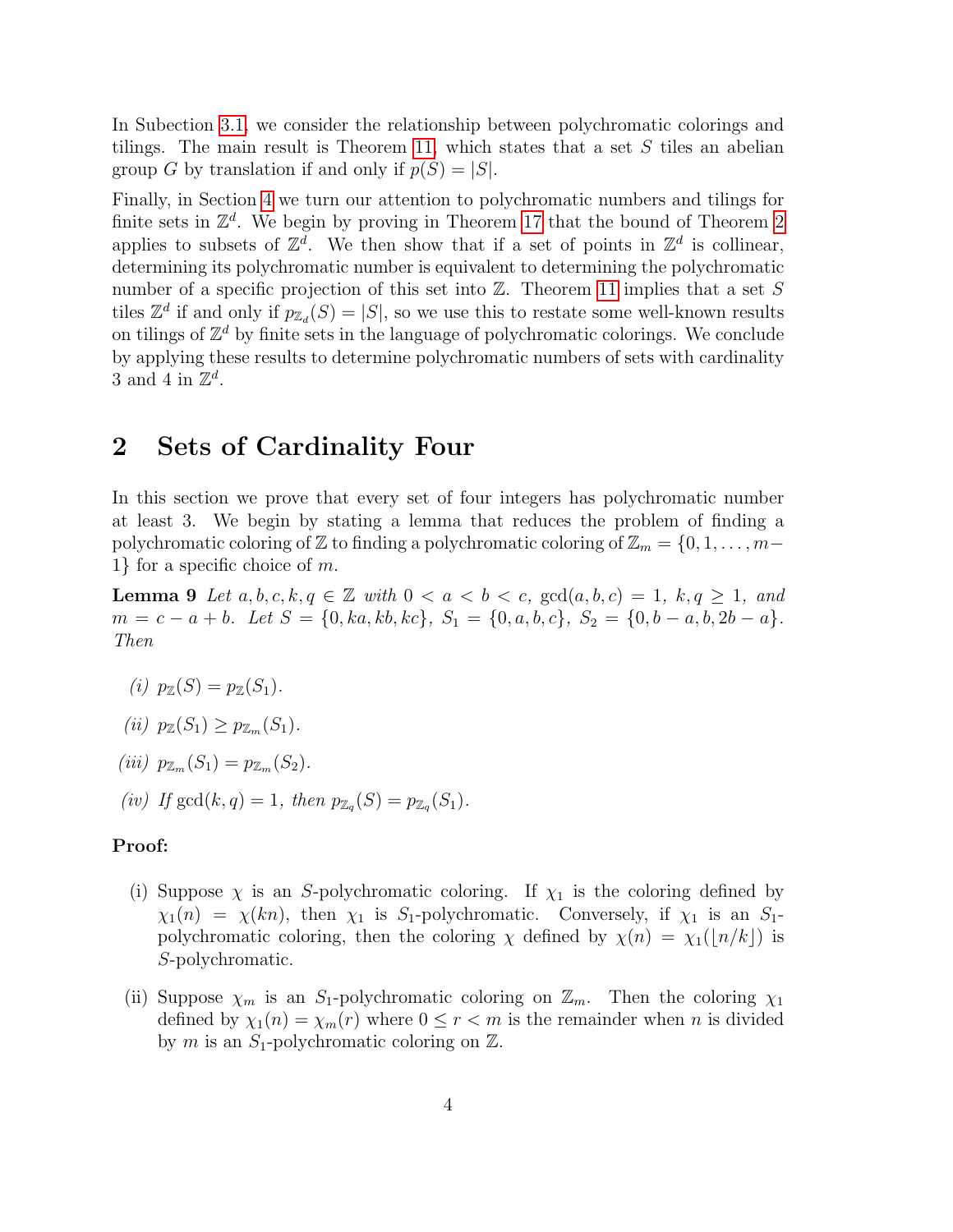- (iii) In  $\mathbb{Z}_m$ , with addition (mod m),  $S_2 = S_1 + (b a)$ . Thus in  $\mathbb{Z}_m$ ,  $S_1$  and  $S_2$  are translates of each other.
- (iv) Since  $gcd(k, q) = 1$ , we can write  $\mathbb{Z}_q = \{ik \pmod{m} : 0 \leq i \leq m-1\}$ . Let  $\chi$  and  $\chi_1$  be colorings of  $\mathbb{Z}_q$  such that  $\chi(i) = \chi_1(ik \pmod{m})$ . Then  $\chi$  is S-polychromatic if and only if  $\chi_1$  is S<sub>1</sub>-polychromatic.

Ē

**Proof of Theorem [1:](#page-0-0)** Using a computer search, we verified that that for every S with diameter at most 288 there exists an S-polychromatic 3-coloring of  $\mathbb{Z}_m$  for some  $m$  depending on  $S$ . The code for this search has been included as an ancillary file with the preprint of this paper on arXiv.org. By Lemma [9,](#page-3-1) Part (ii), this gives a periodic S-polychromatic 3-coloring of  $\mathbb{Z}$ . Hence we suppose that  $c > 289$ .

By Lemma [9,](#page-3-1) Part (i), it suffices to prove the theorem in the case that  $S = \{0, a, b, c\}$ with  $0 < a < b < c$  and  $gcd(a, b, c) = 1$ . For the remainder of the proof, let  $m = c - a + b$ . By Lemma [9,](#page-3-1) Parts (ii) and (iii), it suffices to show that we can 3-color  $\mathbb{Z}_m = \{0, 1, \ldots, m-1\}$  so that the translates of  $\{0, b-a, b, 2b-a\}$  are polychromatic. So for the remainder of the proof we assume  $S = \{0, b - a, b, 2b - a\}$  and seek an S-polychromatic 3-coloring of  $\mathbb{Z}_m$ . The key observation regarding S is that it contains two repeated differences:  $b - a$  and b.

Define  $d_1 = \gcd(b, m)$  and  $d_2 = \gcd(b - a, m)$ . Since  $1 = \gcd(a, b, c) = \gcd(b - a, m)$  $a, b, c - a + b$  = gcd(b – a, b, m), we know  $gcd(d_1, d_2) = 1$ . We distinguish two main cases. In the first case, which we call "single cycle," we assume  $\min\{d_1, d_2\} = 1$  and give a coloring of  $\mathbb{Z}_m$ . In the second case, which we call "multiple cycle," we assume  $\min\{d_1, d_2\} > 1$  and partition  $\mathbb{Z}_m$  into multiple cycles of length  $m/d_i$  for one of the choices of i. We then give a rule for coloring each cycle.

**Main case 1 (Single cycle):** Suppose  $\min\{d_1, d_2\} = 1$ . Without loss of generality, assume  $d_1 = 1$  (if not, then simply switch all occurences of b and b–a in the argument below). Let  $2 \leq g \leq m-2$  satisfy  $gb \equiv b-a \pmod{m}$ , so that  $S = \{0, bg, b, b(g+1)\}.$ Applying Lemma [9,](#page-3-1) Part (iv), with  $q = m$  and  $k = b$ , we can instead work with  $S = \{0, g, 1, g + 1\} = \{0, 1, g, g + 1\}.$ 

We may assume that  $g \leq m/2$ , as otherwise we could work with the equivalent set  $\{0, 1, m-g, m-g+1\}$ . Let s be the smallest multiple of 3 such that  $g > \lceil m/s \rceil$ . We consider four subcases: The first two are (1a)  $q = 2, 3$ , or 4 and (1b)  $5 \leq q \leq 2|m/s|$ . In the remaining subcases (1c) and (1d),  $2|m/s| \leq g \leq [m/(s-3)]$ . For  $m > 8$ , if  $2|m/s| \leq g \leq m/2$  then  $s > 3$ , and for  $m > 44$ , if  $2|m/s| \leq g \leq [m/(s-3)]$  then s < 9. Since  $m > c \ge 289 > 44$ , we can assume  $s = 6$ , so  $2|m/6| \le g \le [m/3]$ . This implies  $m = 3g + k$  where  $-2 \leq k \leq 5$  and there are two further subcases to consider, depending on the residue class of m modulo 6: (1c)  $m = 3g - 2$ ,  $3g - 1$ ,  $3g + 1$ ,  $3g + 2$ ,  $3g + 4$ , or  $3g + 5$ , and (1d)  $m = 3g$  or  $3g + 3$ .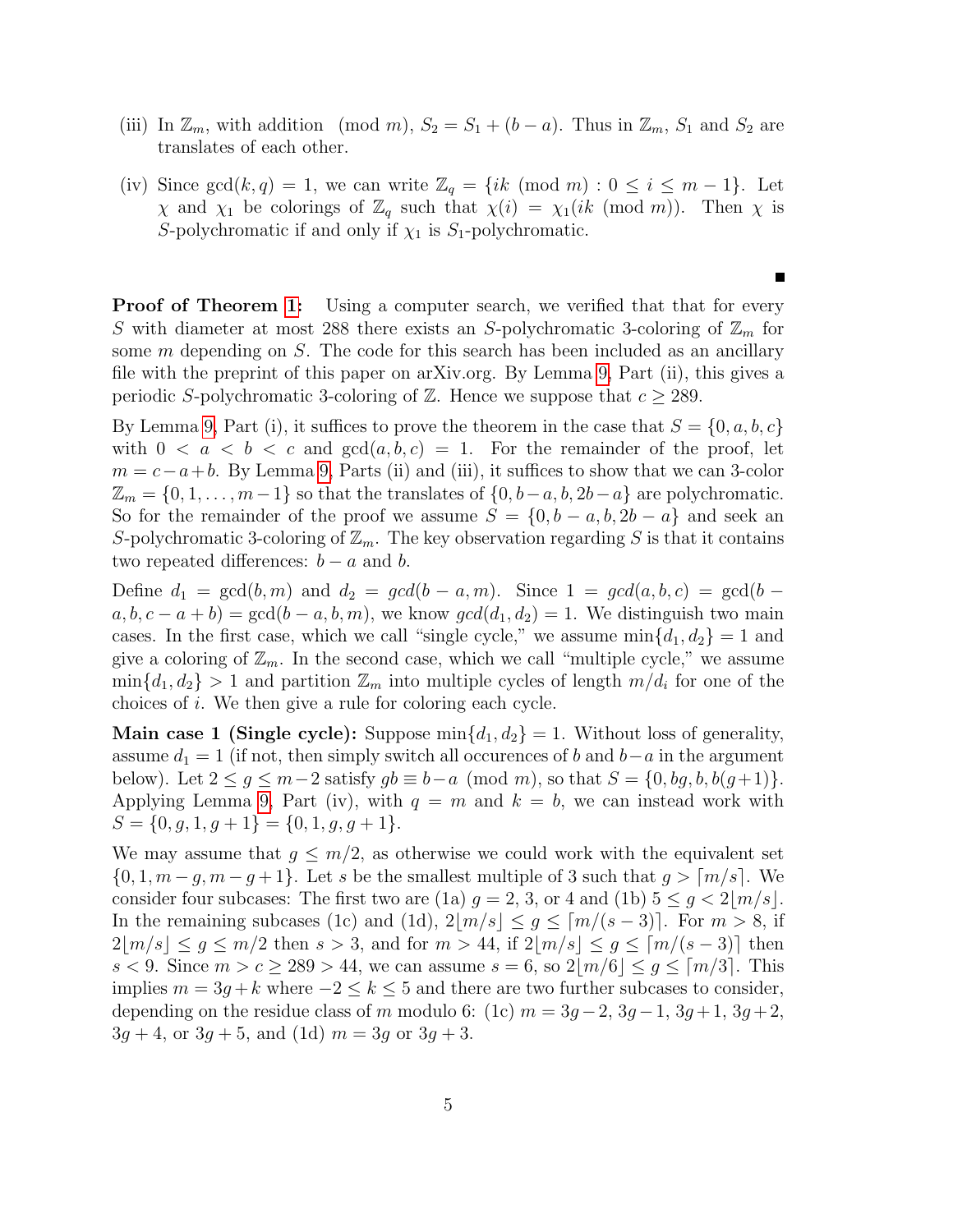| $\mathcal{S}$    | $\boldsymbol{r}$ | period $r$ | period $r+1$ |
|------------------|------------------|------------|--------------|
| $\{0, 2, 3, 5\}$ |                  | 001122     | 0001122      |
| $\{0, 1, 3, 4\}$ |                  | 001212     | 0001212      |
| $\{0, 1, 2, 3\}$ | 3                | 012        | 0012         |
| $\{0, 3, 4, 7\}$ |                  | 000111222  | 0000111222   |
| $\{0, 3, 5, 8\}$ |                  | 000111222  | 0000111222   |
| $\{0, 1, 4, 5\}$ |                  | 0001212    | 00001212     |

<span id="page-5-0"></span>Table 1: One interval of a periodic coloring for sets in Subcases (1a) and (1c).

**Subcase (1a):** Suppose  $g = 2, 3, \text{ or } 4$ . Then  $S = \{0, 1, 2, 3\}, \{0, 1, 3, 4\}, \text{ or }$  $\{0, 1, 4, 5\}$ , respectively. In Subcase (1c) we will construct S-polychromatic 3-colorings of  $\mathbb{Z}_m$  for each of these sets.

**Subcase (1b):** Suppose  $5 \leq g < 2\lfloor m/s \rfloor$ . Then split  $\mathbb{Z}_m$  into s intervals as equally as possible (i.e. of lengths  $|m/s|$  and  $[m/s]$ ) and color these intervals 010101... followed by 121212..., then  $202020...$ , repeating  $s/3$  times. Since  $\lceil m/s \rceil < g <$  $2|m/s|$ , any translate of S' where the pairs  $\{0,1\}$  and  $\{g,g+1\}$  lie in different intervals gets all three colors. If one of the pairs  $\{0,1\}$  or  $\{g, g+1\}$  straddles two consecutive intervals, this pair may get only the single color common to these two intervals, but then the other pair lies fully inside a third interval which is colored with the remaining two colors.

Subcase (1c): Suppose  $m = 3g - 2$ ,  $3g - 1$ ,  $3g + 1$ ,  $3g + 2$ ,  $3g + 4$ , or  $3g + 1$ 5. In this case we know that  $m \not\equiv 0 \pmod{3}$  so we can apply Lemma [9,](#page-3-1) Part (iv), with  $q = m$  and  $k = 3$ , and instead work with one of the sets in  $S =$  $\{\{0, 2, 3, 5\}, \{0, 1, 3, 4\}, \{0, 1, 2, 3\}, \{0, 3, 4, 7\}, \{0, 3, 5, 8\}\}.$  For example, if  $m = 3g-2$ , then multiplying by 3, S is transformed into  $\{0, 3, 3g, 3g + 3\} \equiv \{0, 2, 3, 5\}$ , while if  $m = 3g + 4$ , then multiplying by 3, S is transformed into  $\{0, 3, 3g, 3g + 3\} \equiv$  $\{0, 3, -4, -1\}$ , which is a translate of  $\{0, 3, 4, 7\}$ .

Thus we have reduced the problem to finding an S-polychromatic 3-coloring of  $\mathbb{Z}_m$ for each of the sets  $S \in \mathcal{S}$ . For each  $S \in \mathcal{S}$  we write one interval of a periodic S-polychromatic 3-coloring on  $\mathbb Z$  in Table [1,](#page-5-0) and also include one for  $\{0, 1, 4, 5\}$  to cover Subcase (1a). Each of these periodic colorings also has the following property: If the coloring has period r, then the periodic 3-coloring with period  $r + 1$  obtained by adding a prefix of 0 to each interval is also S-polychromatic. In each case this means that for any  $h, k \geq 0$  we can create a period  $hr + k(r + 1)$  S-polychromatic 3-coloring by concatenating a suitable number of the two blocks.

To obtain a coloring of  $\mathbb{Z}_m$ , we simply need to check that for  $r = 3, 6, 7, 9$  we can always express m as a positive integer combination of r and  $r + 1$ . This is the (2 coin) Frobenius problem and can always be done for any integer greater than  $r^2 - r - 1 \leq 71 < 289.$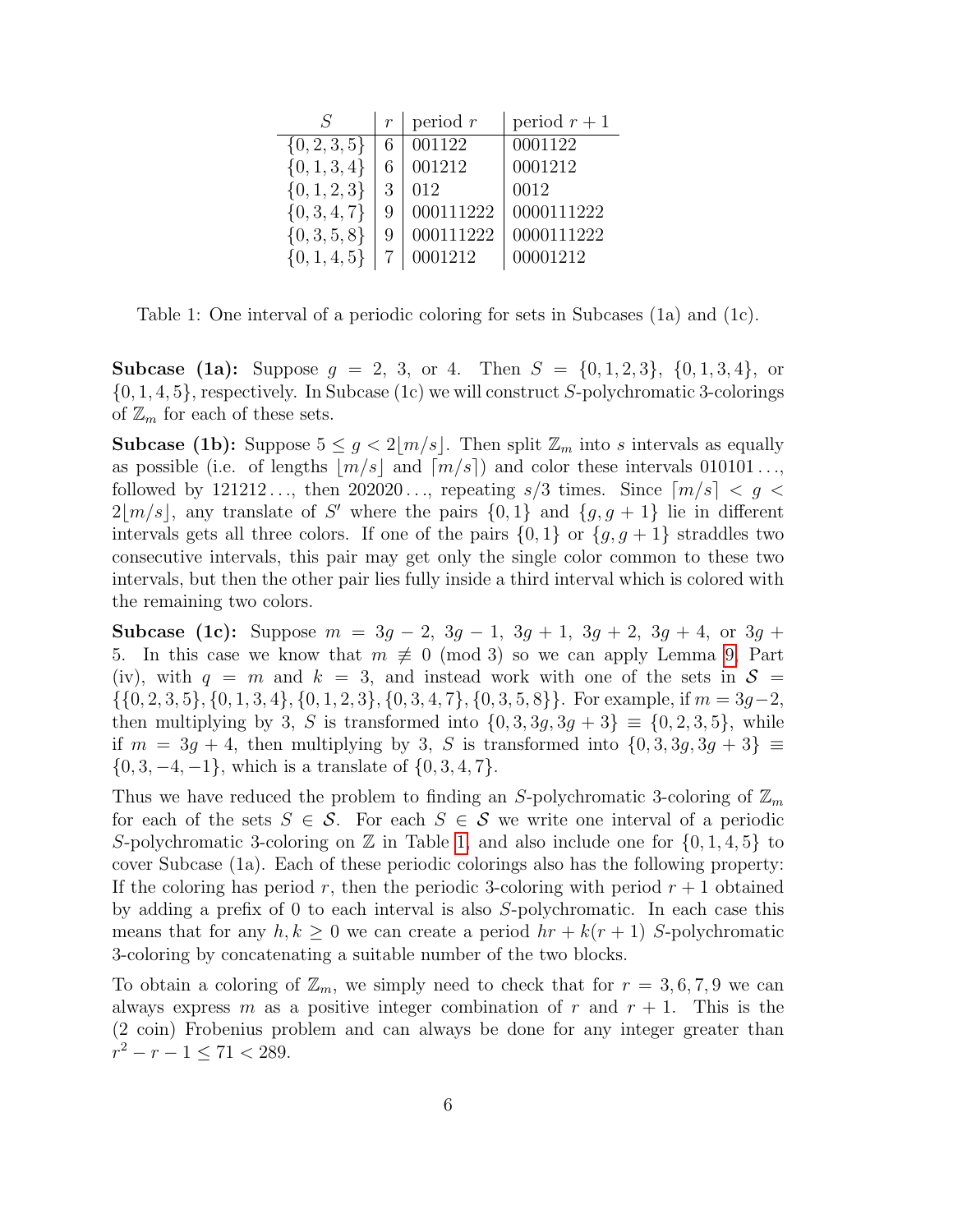**Subcase (1d):** Suppose  $m = 3g$  or  $3g + 3$ . If  $g \neq 0 \pmod{3}$  then simply color  $\mathbb{Z}_m$  with the pattern 0120120...012. If  $g \equiv 0 \pmod{3}$  and  $m = 3g$ , color  $\mathbb{Z}_m$  in 3 equal intervals, each of length  $g: 012012...012$  followed by  $120120...120$  followed by 201201...201. Finally, if  $g \equiv 0 \pmod{3}$  and  $m = 3g + 3$  we color  $\mathbb{Z}_m$  in 3 equal intervals, each of length  $q + 1$ : 012012...0120 followed by 201201...2012 followed by 120120 . . . 1201.

**Main case 2 (Multiple cycles):** Suppose  $\min\{d_1, d_2\} > 1$ . Since  $d_1$  and  $d_2$  are relatively prime, at most one of them can be a multiple of 3. Choose the smallest of these numbers that is not a multiple of 3, and as in the single cycle case, without loss of generality assume it is  $d_1$ .

Let  $e_1 = m/d_1$  and  $e_2 = m/d_2$ . For  $0 \le i < d_1$ , let

$$
C_i = \{(b-a)i + bj \pmod{m} : 0 \le j < e_1\}.
$$

Since

$$
\mathbb{Z}_m = \{ (b-a)i + bj \pmod{m} : 0 \le i < d_1, 0 \le j < e_1 \},
$$

the  $C_i$ 's form a partition of  $\mathbb{Z}_m$  into  $d_1$  cycles, each with  $e_1$  elements.

Let  $c_{i,j}$  denote the j<sup>th</sup> element of  $C_i$ , i.e.  $c_{i,j} = i(b-a) + jb \pmod{m}$ . Note that any translate of S contains two consecutive elements of two consecutive cycles, i.e. any translate of S has the form  $\{c_{i,j}, c_{i,j+1}, c_{i+1,j}, c_{i+1,j+1}\}$ , where the first entry in the subscript is taken mod  $d_1$  and the second entry is taken mod  $e_1$ . We describe an S-polychromatic 3-coloring for each of four subcases: (2a)  $e_1$  is even, (2b)  $d_1$  is even and  $e_1$  is odd, (2c)  $d_1$  and  $e_1$  are both odd, with  $e_1 \leq 17$ , and (2d)  $d_1$  and  $e_1$  are both odd, with  $e_1 \geq 19$ .

**Subcase (2a):** Suppose  $e_1$  is even. For  $i = 0, \ldots, \lfloor d_1/2 \rfloor - 1$ , color each  $C_{2i}$  by 01010...01 and each  $C_{2i+1}$  by 02020...02. Finally, if  $d_1$  is odd, color  $C_{d_1-1}$  by 1212 . . . 12.

**Subcase (2b):** Suppose  $d_1$  is even and  $e_1$  is odd. For  $i = 0, \ldots, d_1/2 - 1$ , color each  $C_{2i}$  by 01010...011 and each  $C_{2i+1}$  by 22020...02.

**Subcase (2c):** Suppose  $d_1$  and  $e_1$  are both odd, with  $e_1 \leq 17$ . Since  $e_1e_2 \geq m$  $c \ge 289$ , one of  $e_1$  and  $e_2$  is larger than 17, so  $e_2 > e_1$  and hence  $d_1 > d_2$ . Since  $d_1$  is the smaller of  $d_1$  and  $d_2$  that is not a multiple of 3,  $d_2$  must be a multiple of 3, and thus so is  $e_1$ .

We color each  $C_i$  with one of three patterns:  $012012...012, 120120...120$ , or  $201201...201$ . Such a coloring is S-polychromatic so long as for all i,  $C_i$  and  $C_{i+1}$  are colored with different patterns. For  $0 \le i \le (d_1 - 3)/2$ , color  $C_{2i}$  with the first pattern and color  $C_{2i+1}$  with the second pattern. Finally, color  $C_{d_1-1}$  with the third pattern.

**Subcase (2d):** Suppose  $d_1$  and  $e_1$  are both odd, with  $e_1 \geq 19$ . Since  $d_1$  is not divisible by 3 and  $\min\{d_1, d_2\} > 1$ ,  $d_1 \geq 5$ . Let  $e_1 = u + v + w$  be a sum of odd integers u, v, w with  $u \ge v \ge w \ge u - 2$ . Color  $C_0$  in intervals of size  $u, v, w$ , using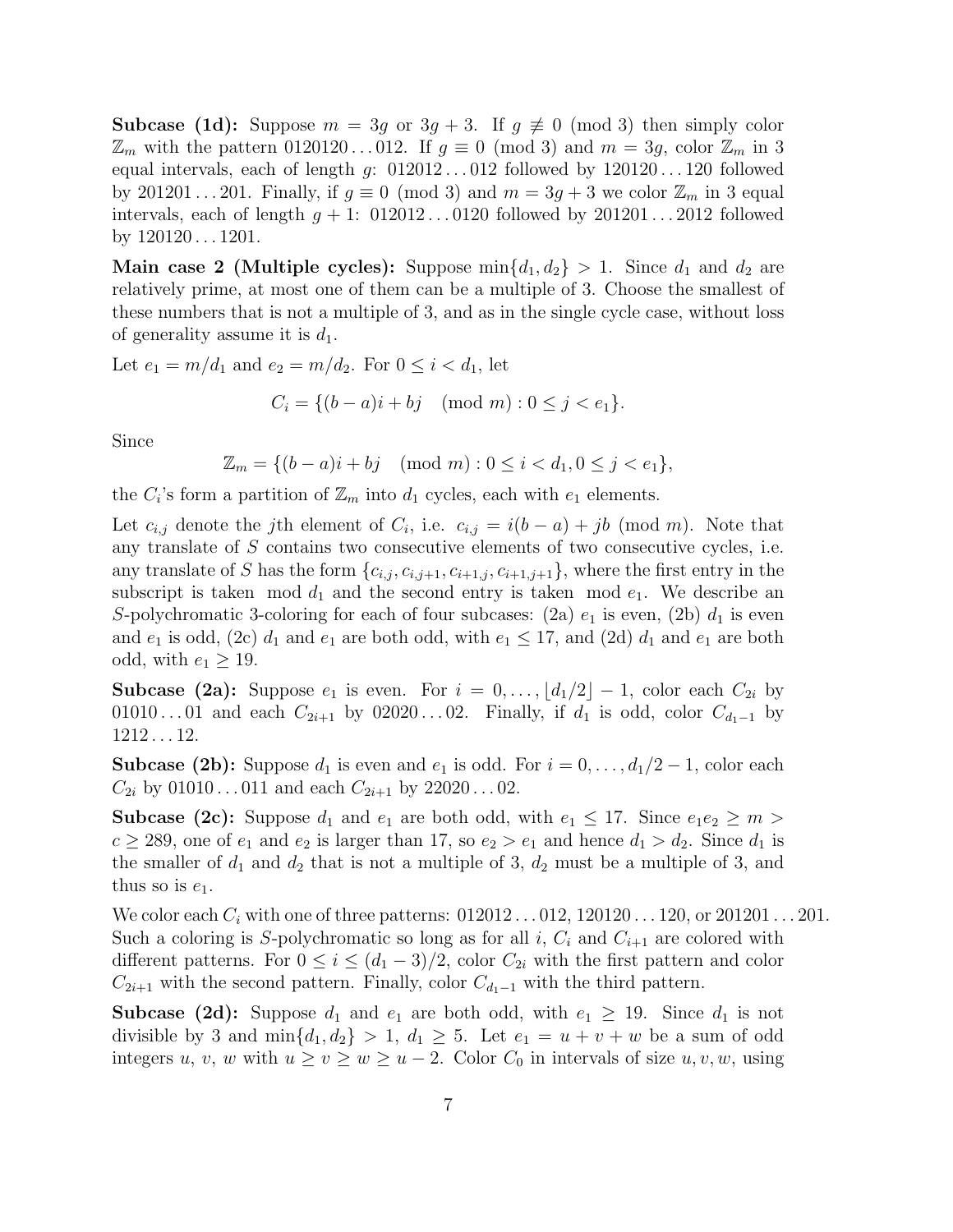the patterns  $0101...010$  then  $1212...121$  and then  $2020...202$ . For each  $i \geq 1$ , color  $C_i$  by taking a "counterclockwise rotation" of length  $r_i$  of the coloring of  $C_{i-1}$ , so that the color of  $c_{i,j+r}$  is the same as the color of  $c_{i-1,j}$ . For  $1 \leq i \leq d_1 - 1$ , if  $u \leq r_i \leq v + w = e_1 - u$ , then each translate of S meeting  $C_{i-1}$  and  $C_i$  receives all 3 colors.

It remains to show that there are choices of  $r_1, \ldots, r_{d_1-1}$  with  $u \leq r_i \leq v + w = e_1 - u$ so that of the translates of S meeting  $C_{d_1-1}$  and  $C_0$  receive all three colors. The coloring of  $C_0$  is a "clockwise rotation" of length  $R = -r_1 - r_2 - \cdots - r_{d_1-1}$  of the coloring of  $C_{d_1-1}$ , i.e. the color of  $c_{0,j-R}$  is the same as the color of  $c_{d_1-1,j}$ . Since for each i,  $u \leq r_i \leq v + w = e_1 - u$ , it suffices to show that there is a multiple of  $e_1$  in the interval  $[d_1u, d_1(e_1 - u)]$ , ensuring there are choices for the  $r_i$ 's such that R is congruent to a number between u and  $e_1 - u \pmod{e_1}$ . This certainly holds if  $d_1(e_1 - 2u) \ge e_1 - 1$  which, since  $d_1 \ge 5$ , holds if  $4e_1 \ge 10u - 1$ . This inequality is true for  $e_1 \geq 19$ .

This completes the multiple cycles case and the proof.

### <span id="page-7-0"></span>3 Colorings, Blocking Sets, Coverings, and Tilings

■

In this section we prove the results necessary to resolve Newman's conjecture. The key insight in proving Lemma [3](#page-1-0) is that the elements of a given color in an S-polychromatic coloring form a blocking set for S. While it is possible for  $\alpha(S)$  to be equal to  $1/p(S)$  (e.g. if  $|S| = 2$  then  $\alpha(S) = 1/2 = 1/p(S)$ ), in general these two quantities are not equal. For example,  $p({0, 1, 3}) = 2$ , but by Lemma [7](#page-2-0) and Theorem [5,](#page-2-2)  $\alpha({0, 1, 3}) = 2/5 < 1/2.$ 

<span id="page-7-1"></span>**Proof of Lemma [3:](#page-1-0)** Let  $\chi$  be an S-polychromatic coloring of  $\mathbb{Z}$  with  $p(S)$  colors. Suppose  $d \in \mathbb{Z}$  is greater than the diameter of S and let  $I_i = \{n \in \mathbb{Z} : jd \leq n \leq n\}$  $(j+1)d$ . By the pigeonhole principle, for some  $0 \leq j_1 < j_2 \leq (p(S))^d$  the coloring of the intervals  $I_{j_1}$  and  $I_{j_2}$  are identical, i.e. for  $0 \leq k < d$ ,  $\chi(j_1d+k) = \chi(j_2d+k)$ . Let  $m = (j_2 - j_1)d$ . For any  $n \in \mathbb{Z}$ , denote by r the remainder when n is divided by m, so  $0 \le r < m$ . Let  $\chi'$  be the coloring of Z where  $\chi'(n) = \chi(j_1 d + r)$ . Note that  $\chi'$ uses  $p(S)$  colors and is periodic with period m, i.e. for all  $n \in \mathbb{Z}$ ,  $\chi(n) = \chi(n+m)$ . Furthermore, the coloring under  $\chi'$  of any d consecutive integers is identical to the coloring under  $\chi$  of some d consecutive integers, so  $\chi'$  is S-polychromatic. Let  $T_i =$  ${n \in \mathbb{Z} : \chi'(n) = i}.$  Since any periodic set has a defined density,  $d(T_i)$  is defined for each *i*, and  $\sum_{i=1}^{p(S)} d(T_i) = 1$ . Since  $\chi'$  is S-polychromatic, for each *i*, each translate of S contains an element of  $T_i$ , i.e.  $T_i$  is also a blocking set for S. Thus for some i,  $T_i$  a blocking set for S with density at most  $1/p(S)$ , which implies that  $\alpha(S) \leq 1/p(S)$ . For any subset T of an abelian group G, let  $-T$  denote the set  $\{-t : t \in T\}$ . Lemma [10](#page-7-1) is well-known (see e.g [\[14\]](#page-14-11)) but for completeness we present a proof.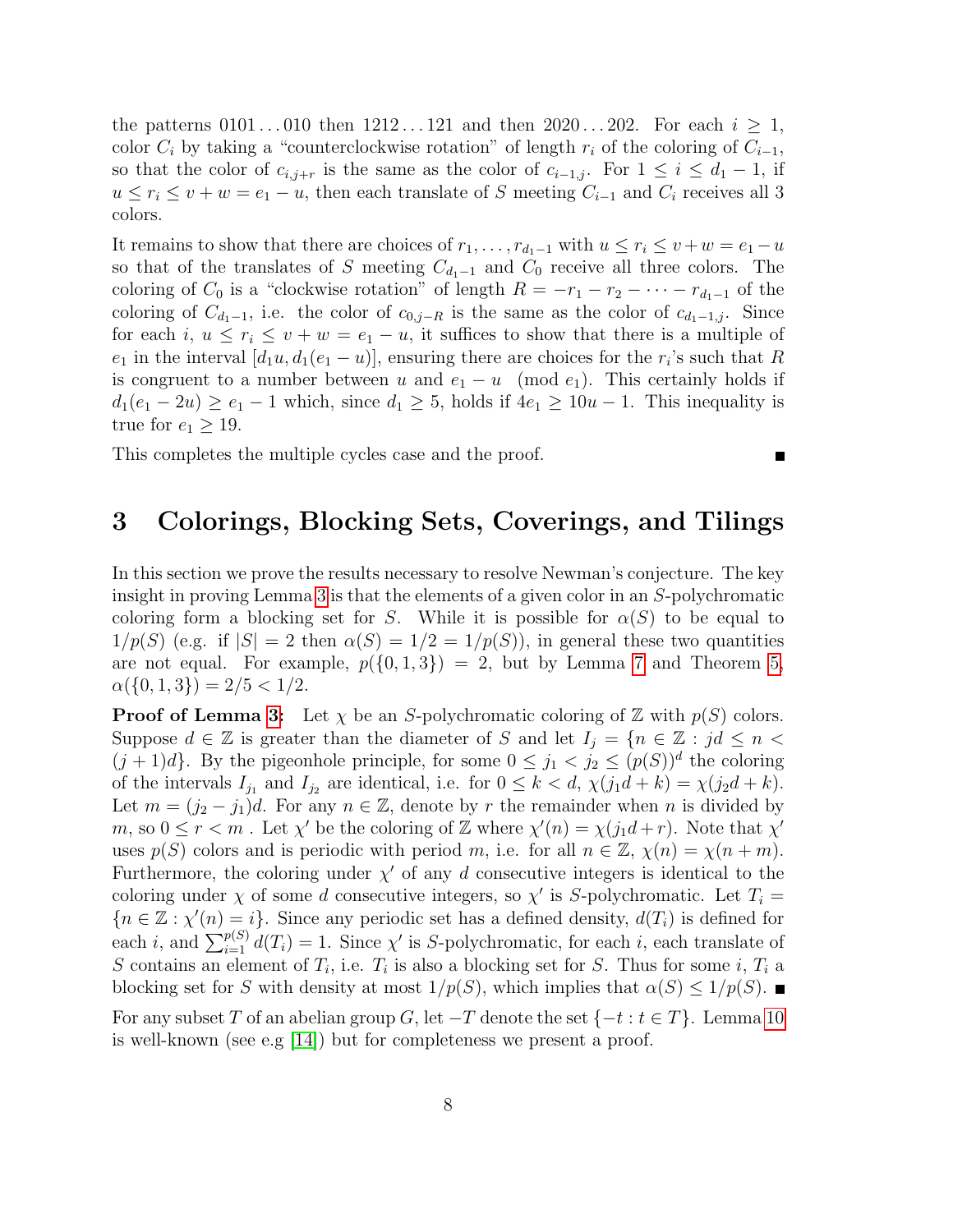**Lemma 10** Let G be an abelian group, and  $S \subseteq G$ . Then  $T \subseteq G$  is a complement set for S if and only if  $-T$  is a blocking set for S.

**Proof:** Suppose T is a complement set for S. For any  $n \in G$ ,  $-n \in S + T$ , so there must be some  $t \in T$ ,  $s \in S$  such that  $t + s = -n$ . This implies  $t = -n - s$ , so  $-n-s \in T$ , and  $n+s \in -T$ . Thus for every n, some element of  $n+S$  is in  $-T$ , and  $-T$  is a blocking set for S.

Conversely, suppose  $-T$  is a blocking set for S. For the sake of contradiction, assume T is not a complement set for S, i.e. there is some  $-n \in G$  such that  $-n \notin S + T$ . This implies that for all  $s \in S$ ,  $-n - s \notin T$ , which means for all  $s \in S$ ,  $n + s \notin -T$ . Thus  $n + S \subseteq G \setminus -T$ , and so  $-T$  is not a blocking set for S, a contradiction. ■

**Proof of Lemma [7:](#page-2-0)** Lemma [10](#page-7-1) implies that T is a complement set for S if and only if  $-T$  is a blocking set for S. If they exist, the densities of T and  $-T$  are the same.

### <span id="page-8-0"></span>3.1 Polychromatic Colorings and Tilings

We now describe some relationships between polychromatic colorings and tilings.

<span id="page-8-1"></span>**Theorem 11** Let G be any abelian group. A finite set  $S \subseteq G$  tiles G by translation if and only if  $p(S) = |S|$ . Moreover, if  $\chi$  is an S-polychromatic coloring of G with |S| colors and T is the set of elements of G colored by  $\chi$  with any given color, then  $S \oplus T = G.$ 

**Proof:**  $(\Rightarrow)$ : Let  $S = \{s_1, s_2, \ldots, s_k\}$ , and suppose S tiles G with complement set  $T \subseteq G$ . For each  $n \in G$ , define a coloring  $\chi$  on G so that  $\chi(n) = i$  if  $n = s_i + t$  for some  $t \in T$ . By the definition of tiling, this coloring is well-defined. For the sake of contradiction, assume  $\chi$  is not S-polychromatic. Then for some l where  $1 \leq l \leq k$ , there exists  $n \in G$  and  $s_i, s_j \in S$  with  $i \neq j$  such that  $\chi(n + s_i) = \chi(n + s_j) = l$ . Then there exist  $t_1, t_2 \in T$ ,  $t_1 \neq t_2$ , such that  $n + s_i = t_1 + s_i$  and  $n + s_j = t_2 + s_l$ . Subtracting these equations, we find that  $s_i - s_j = t_1 - t_2$ . Thus  $t_2 + s_i = t_1 + s_j$ , which is a contradiction.

 $(\Leftarrow)$ : Let  $S = \{s_1, s_2, \ldots, s_k\}$ , suppose  $p(S) = |S|$ , and let  $\chi$  be an S-polychromatic coloring of G with |S| colors. Then for all  $n \in G$ , if  $i \neq j$  then  $\chi(n + s_i) \neq \chi(n + s_j)$ . Let  $T \subseteq G$  be the set of elements colored with a given color. We show that  $S \oplus T = G$ . First assume for the sake of contradiction that two translates of S share an element, i.e. there exist  $s_i, s_j \in S$ ,  $i \neq j$ ,  $t_1, t_2 \in T$ ,  $t_1 \neq t_2$ , such that  $s_i + t_1 = s_j + t_2$ . Let  $n = t_1 - s_j = t_2 - s_i$ , so  $t_1 = n + s_j$  and  $t_2 = n + s_i$ . Since  $\chi(t_1) = \chi(t_2)$  we get  $\chi(n + s_i) = \chi(n + s_i)$ , so two elements of  $n + S$  are colored identically, which is a contradiction.

It remains to show that  $S+T = G$ . Suppose there is some  $n \in G$  such that  $n \notin S+T$ . Then for all  $i, n-s_i \notin T$ , which implies that the  $|S|$  elements of  $n-S$  are colored with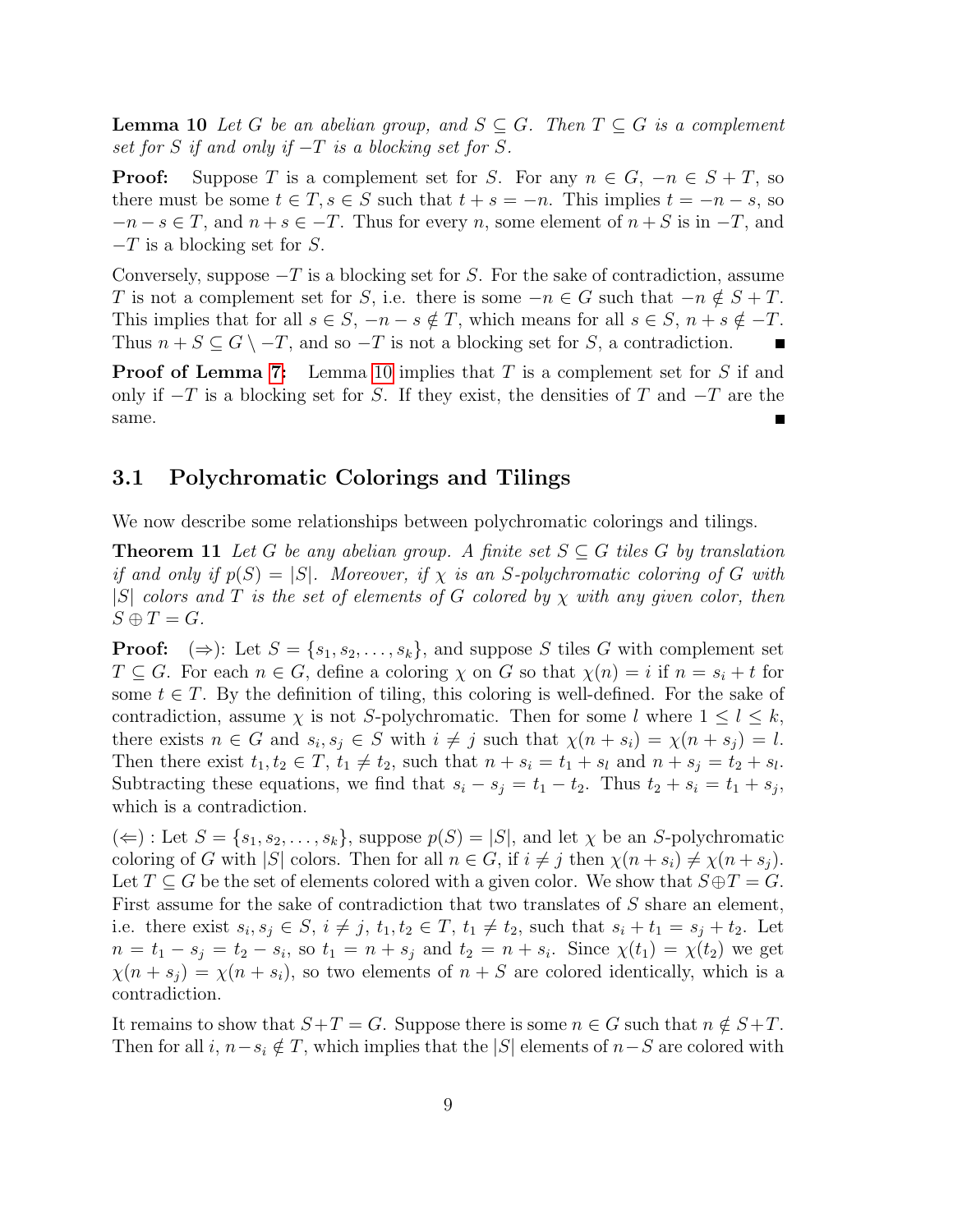at most  $|S| - 1$  colors, i.e. two are colored identically. Suppose  $\chi(n-s_i) = \chi(n-s_j)$ , where  $i \neq j$ . Let  $m = n - s_j - s_i$ . Then  $m + S$  contains both  $m + s_i = n - s_j$  and  $m + s_j = n - s_i$ . Since these integers are colored identically,  $m + S$  is a translate of S that does not contain all colors, which is a contradiction.

Sets of integers with cardinality  $n = 3$  or 4 always have polychromatic number n or  $n-1$ , and a corollary of Theorem [11](#page-8-1) is that they have polychromatic number  $n-1$ if and only if they do not tile Z. According to Remark 5.6 in [\[4\]](#page-14-10),  $c({0, 1, 3, 4, 8})$  =  $3/11 > 1/4$ . Thus by Lemma [3,](#page-1-0)  $\{0, 1, 3, 4, 8\}$  is an example of a set with cardinality 5 and polychromatic number 3. The results of [\[2\]](#page-14-0) and [\[6\]](#page-14-1) imply that for sets S with large cardinality n the cardinality and polychromatic number of S can differ by a factor of  $1/\ln n$ .

We now state some other corollaries of Theorem [11.](#page-8-1)

**Corollary 12** If a finite set S tiles an abelian group  $G$  by translation, then any S-polychromatic coloring of G with |S| colors is also a  $(-S)$ -polychromatic coloring.

**Proof:** Suppose S tiles G. By Theorem [11,](#page-8-1) there exists an S-polychromatic coloring  $\chi$  of G with |S| colors. Let  $T \subseteq G$  be the set of all elements of a given color. Again by Theorem [11,](#page-8-1)  $S + T = G$ . Therefore by Lemma [10,](#page-7-1)  $-T$  is a blocking set for S, i.e. for all  $n \in G$ ,  $n+S \nsubseteq G\setminus (-T)$ . This implies that for all  $n \in G$ ,  $-n-S \nsubseteq G\setminus T$ , i.e. T is a blocking set for  $-S$ . Since T is a blocking set for  $-S$  for every color choice, every translate of  $-S$  contains every color, i.e. the coloring  $\chi$  is  $(-S)$ -polychromatic.

Define  $t(S)$  to be the cardinality of the largest subset of S that tiles G.

**Corollary 13** For any finite subset S of an abelian group  $G$ ,  $p(S) \ge t(S)$ .

If  $S \subseteq \mathbb{Z}$ ,  $|S| \leq 3$ , then  $p(S) = t(S)$ . But these parameters can be different for sets of integers with at least four elements. For example,  $S = \{0, 1, 3, 7\}$  is an example of a set where  $t(S) = 2$ , but  $p(S) = 3$ .

**Question 14** For sets S of a given cardinality, how large can the gap between  $t(S)$ and  $p(S)$  be?

# <span id="page-9-0"></span> $4$  Polychromatic Colorings in  $\mathbb{Z}^d$

In this section we consider polychromatic numbers in the case where  $G = \mathbb{Z}^d$ ,  $d \geq 2$ . We will frequently "project" a set  $S \subseteq \mathbb{Z}^d$  to another set  $S' \subseteq \mathbb{Z}^{d-1}$  as follows. Let  $d \geq 2$ , and  $\mathbf{w} = (w_1, \ldots, w_{d-1}, 1) \in \mathbb{Z}^d$ . Define  $f_{\mathbf{w}} : \mathbb{Z}^d \to \mathbb{Z}^{d-1}$  so that if  $\boldsymbol{s}=(v_1,\ldots,v_d)\in\mathbb{Z}^d,$ 

$$
f_{\mathbf{w}}(\mathbf{s})=(v_1,\ldots,v_{d-1})-v_d(w_1,\ldots,w_{d-1}).
$$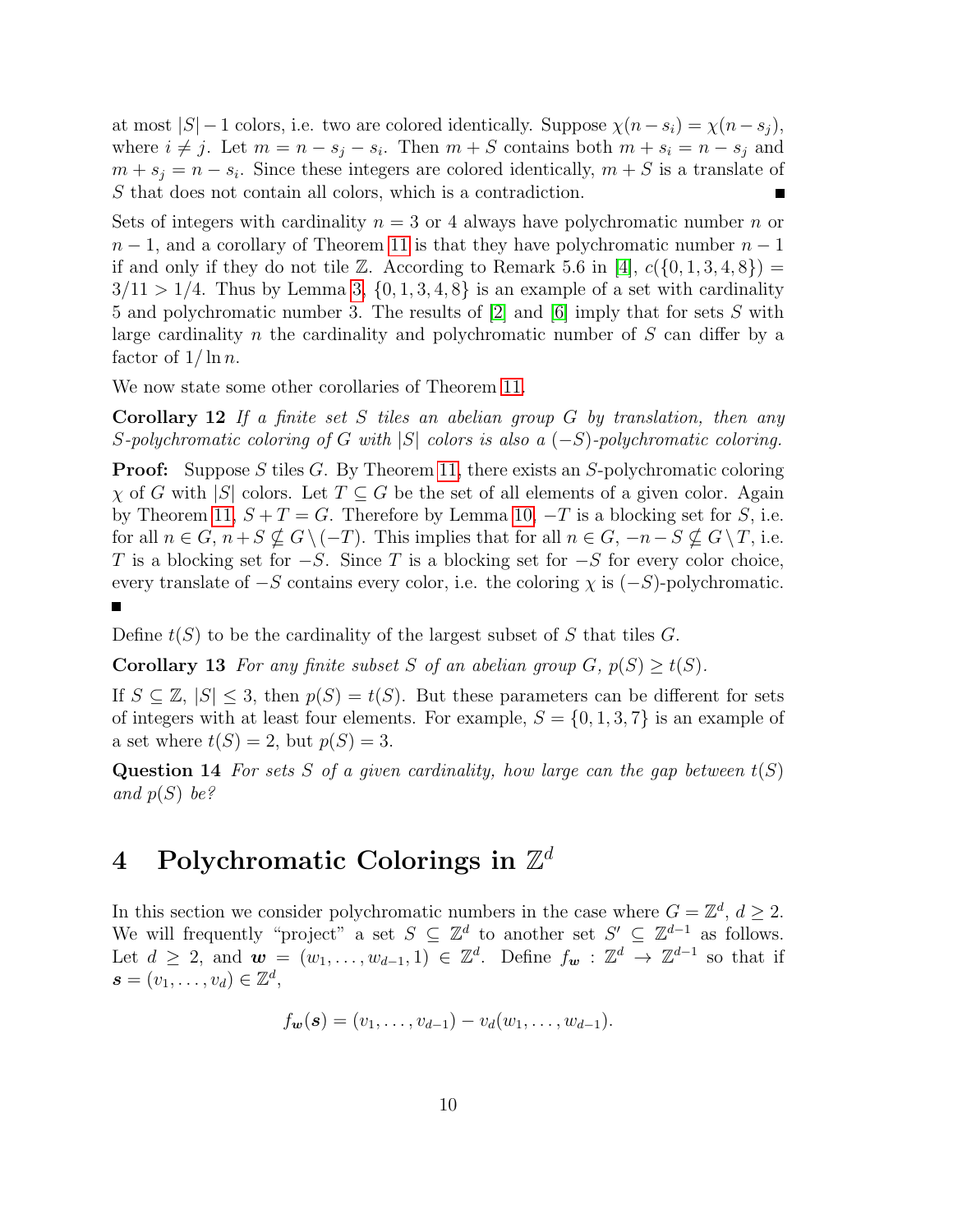We call  $f_{\bm{w}}(\bm{s})$  a projection of  $\bm{s}$  along  $\bm{w}$ . Given a set  $S = \{\bm{s}_1, \ldots, \bm{s}_k\} \subseteq \mathbb{Z}^d$ , we call a set  $S' = \{s'_1, \ldots, s'_k\} \subseteq \mathbb{Z}^{d-1}$  a projection of S along w if for  $1 \leq i \leq k$ ,  $s'_i$  is a projection of  $s_i$  along  $w$ .

For example, if  $\mathbf{s} = (2, 7, 4)$  and  $\mathbf{w} = (3, 1, 1)$ , the projection of  $\mathbf{s}$  along  $\mathbf{w}$  is  $f_{\mathbf{w}}(\mathbf{s}) =$  $(2, 7) - 4(3, 1) = (-10, 3)$ . As another example, note that if  $s = (v_1, \ldots, v_d) \in \mathbb{Z}^d$ , the vector  $\mathbf{s}' = (v_1, \ldots, v_{d-1}) \in \mathbb{Z}^{d-1}$  is a projection of  $\mathbf{s}$  along  $\mathbf{w} = (0, \ldots, 0, 1)$ .

<span id="page-10-2"></span>**Lemma 15** Let  $d \geq 2$ , and  $\mathbf{w} = (w_1, \ldots, w_{d-1}, 1) \in \mathbb{Z}^d$ . Let  $S = \{s_1, \ldots, s_k\} \subseteq \mathbb{Z}^d$ , and suppose  $S' = \{s'_1, \ldots, s'_k\} \subseteq \mathbb{Z}^{d-1}$  is a projection of S along w. Then  $p_{\mathbb{Z}^d}(S) \geq$  $p_{\mathbb{Z}^{d-1}}(S')$ .

**Proof:** We show that if  $\chi_1$  is an S'-polychromatic r-coloring of  $\mathbb{Z}^{d-1}$ , we can define an S-polychromatic r-coloring  $\chi_2$  on  $\mathbb{Z}^d$ . For all  $n \in \mathbb{Z}^d$ , let  $\chi_2(n) = \chi_1(f_{\boldsymbol{w}}(n))$ . If  $n \in \mathbb{Z}^d$  and  $n' = f_{\mathbf{w}}(n) \in \mathbb{Z}^{d-1}$ , then for all  $i, \chi_2(n + s_i) = \chi_1(f_{\mathbf{w}}(n + s_i)) =$  $\chi_1(\mathbf{n}' + \mathbf{s}'_i)$ . Since  $\mathbf{n}' + S'$  is polychromatic under  $\chi_1$ ,  $\mathbf{n} + S$  is polychromatic under  $\chi_2$ , and  $p_{\mathbb{Z}^d}(S) \geq p_{\mathbb{Z}^{d-1}}(S')$ .

<span id="page-10-1"></span>**Proposition 16** Let  $d \geq 2$ . For any  $S \subseteq \mathbb{Z}^d$ , there is a projection  $S' \subseteq \mathbb{Z}^{d-1}$  where  $|S| = |S'|$ .

**Proof:** Let  $S = \{s_1, \ldots, s_k\} \subseteq \mathbb{Z}^d$  and suppose  $\mathbf{w} = (w_1, \ldots, w_{d-1}, 1) \in \mathbb{Z}^d$ . For  $1 \leq i \leq k$  let  $s_i' = f_w(s_i)$ . For  $1 \leq i \leq k$ , let  $s_{id}$  denote the last coordinate of  $s_i$  and note that if  $i \neq j$ ,  $s'_i = s'_j$  if and only if

$$
\boldsymbol{w} = \frac{1}{s_{id} - s_{jd}} (\boldsymbol{s}_i - \boldsymbol{s}_j).
$$

In other words  $s_i' = s_j'$  if and only if w is parallel to  $s_i - s_j$ . Since the number of differences  $s_i - s_j$  is finite, we can choose w so that it is not parallel to any of these. For this choice of w, for all  $1 \leq i \neq j \leq k$ ,  $s'_i \neq s'_j$  Then  $S' = \{s'_1, \ldots, s'_k\}$ , is a projection S with  $|S'| = |S|$ . П

<span id="page-10-0"></span>**Theorem 17** Fix  $d \geq 2$ . For a finite set  $S \subseteq \mathbb{Z}^d$ ,  $p(S) \geq \frac{(1+o(1))|S|}{\ln |S|}$  $\frac{\left\lceil o(1) \right\rceil |S|}{\ln |S|}$ .

**Proof:** Given  $S \subseteq \mathbb{Z}^d$ , Proposition [16](#page-10-1) implies we can project  $d-1$  times to ultimately obtain a set  $S' \subseteq \mathbb{Z}$ , with  $|S'| = |S|$ . Theorem [2,](#page-1-1) along with repeated application of Lemma [15](#page-10-2) implies  $p_{\mathbb{Z}^d}(S) \geq p_{\mathbb{Z}}(S') \geq \frac{(1+o(1))|S'|}{\ln |S'|}$  $\frac{\log \log |S'|}{\log |S'|} = \frac{(1+o(1))|S|}{\ln |S|}$  $\frac{\left\lceil o(1) \right\rceil |S|}{\ln |S|}$ . ■

<span id="page-10-3"></span>**Theorem 18** Let  $d \geq 2$ . Let  $S = \{s_0, s_1, s_2, \ldots, s_k\}$  be a set of  $k+1$  collinear points in  $\mathbb{Z}^d$  where for each i,  $s_i = (l_i a_1, l_i a_2, \ldots, l_i a_d)$ , where  $0 = l_0 < l_1 < l_2 < \cdots < l_k$ ,  $a_i \in \mathbb{Z}, a_1 > 0, and \gcd(a_1, a_2, \ldots, a_d) = 1.$  Let  $S' = \{0, l_1, l_2, \ldots, l_k\} \subseteq \mathbb{Z}$ . Then  $p_{\mathbb{Z}^d}(S) = p_{\mathbb{Z}}(S')$ .

**Proof:** Let  $S'' = \{0, l_1a_1, l_2a_1, \ldots, l_ka_1\} \subseteq \mathbb{Z}$ . By an argument identical to Lemma [9,](#page-3-1) Part (i), since S'' is a dilation of S',  $p_{\mathbb{Z}}(S') = p_{\mathbb{Z}}(S'')$ . Since S'' can be obtained from S by a sequence of  $d-1$  projections, Lemma [15](#page-10-2) implies  $p_{\mathbb{Z}^d}(S) \geq p_{\mathbb{Z}}(S'') = p_{\mathbb{Z}}(S')$ . For the other direction, suppose  $\chi_2$  is an S-polychromatic r-coloring of  $\mathbb{Z}^d$ . Let  $\chi_1$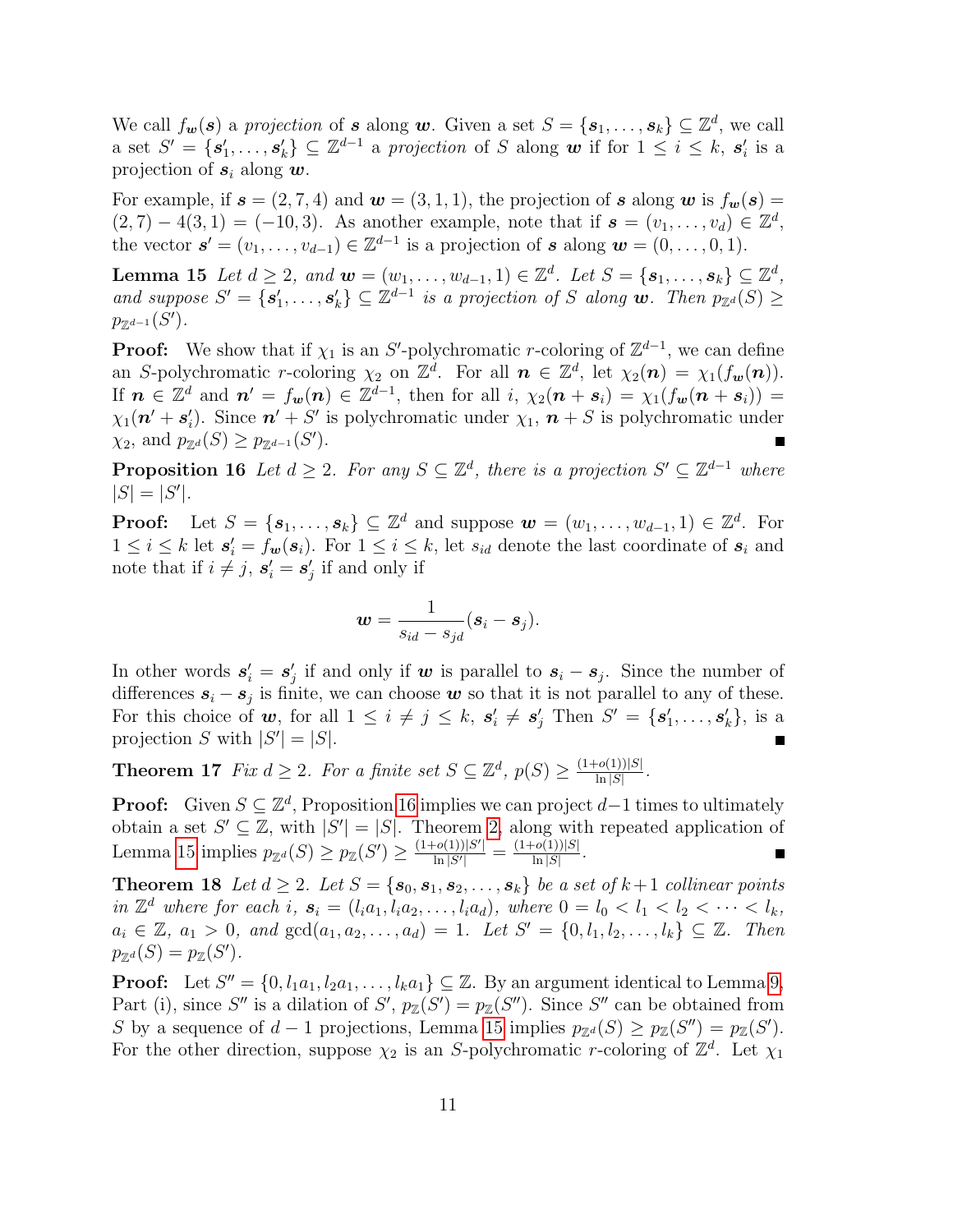be the r-coloring of Z where for all  $n \in \mathbb{Z}$ ,  $\chi_1(n) = \chi_2(n(a_1, a_2, \ldots, a_d))$ . Let  $n \in \mathbb{Z}$ and  $\mathbf{n}' = n(a_1, \ldots, a_d) \in \mathbb{Z}^d$ . Then for all i,  $\chi_1(n+l_i) = \chi_2(\mathbf{n}' + \mathbf{s}_i)$ , and since  $\chi_2$  is S-polychromatic,  $\chi_1$  is S'-polychromatic and  $p_{\mathbb{Z}^d}(S) \leq p_{\mathbb{Z}}(S')$ .

Now we return to the subject to tilings. Lemma [19](#page-11-0) and Theorems [20,](#page-11-1) [21,](#page-11-2) and [22](#page-11-3) are well-known in the field of discrete geometry (see e.g. Section III of [\[14\]](#page-14-11)) as simple examples of "splitting" groups. We restate them here using the language of polychromatic colorings.

<span id="page-11-0"></span>**Lemma 19** If a set  $S \subseteq G$  tiles a nontrivial subgroup H of G, then S tiles G.

**Proof:** Suppose  $S \oplus T = H$ . Let V be a set containing of one element from each coset of H. Then by properties of cosets,  $H \oplus V = G$ . In other words, for any  $n \in G$ , there is a unique  $h \in H$ ,  $v \in V$  such that  $n = h + v$ . Further, there is a unique  $s \in S$ ,  $t \in T$  such that  $h = s+t$ . Thus  $n = (s+t)+v = s+(t+v)$  and  $S+(T+V) = G$ . To show uniqueness, suppose  $n = s' + (t' + v')$  where  $s \neq s'$ . Then  $(s+t)+v = (s'+t') + v'$ which implies  $h+v = h'+v'$  for some  $h, h' \in H$ . Since  $H \oplus V = G$ , this implies  $v = v'$ , and so  $s + t = s' + t'$ . Since  $S \oplus T = H$ ,  $s = s'$  and  $t = t'$ . Thus  $S \oplus (T + V) = G$ . For any  $d \geq 1$ , let 0 denote the element  $(0,0,\ldots,0) \in \mathbb{Z}^d$  and let  $e_i$  denote the element  $(0,\ldots,0,1,0,\ldots,0) \in \mathbb{Z}^d$  with all 0's except for a 1 in the *i*th position. For  $\mathbf{s} = (v_1, \ldots, v_d) \in \mathbb{Z}^d$ , let  $-\mathbf{s} = (-v_1, \ldots, -v_d)$ . Define the *d*-semicross  $SC_d =$  $\{0, e_1, \ldots, e_d\}$  and the d-cross  $C_d = \{0, e_1, -e_1, e_2, -e_2, \ldots, e_d, -e_d\}$ . Theorem [11](#page-8-1) implies that any finite set  $S \subseteq G$  with  $p(S) = |S|$  tiles G, and we use this insight to

show that these sets tile  $\mathbb{Z}^d$ .

<span id="page-11-1"></span>**Theorem 20** For all  $d \geq 1$ , the d-semicross  $SC_d = \{0, e_1, \ldots, e_d\}$  tiles  $\mathbb{Z}^d$ .

**Proof:** Consider the coloring  $\chi : \mathbb{Z}^d \to [d+1]$  where  $\chi(v_1, \ldots, v_d) = v_1 + 2v_2 + 3v_3 +$  $\cdots + dv_d \pmod{d+1}$ . On any translate  $n + SC_d \in \mathbb{Z}^d$ , the colors  $\chi(n+0), \chi(n+1)$ .  $e_1$ ,  $\chi(\mathbf{n}+\mathbf{e}_2), \ldots, \chi(\mathbf{n}+\mathbf{e}_d)$  are  $\chi(\mathbf{n}), \chi(\mathbf{n})+1, \chi(\mathbf{n})+2, \ldots, \chi(\mathbf{n})+d \pmod{d+1}$ . They are all different, so  $\chi$  is  $SC_d$ -polychromatic with  $|SC_d| = d + 1$  colors. By Theorem [11,](#page-8-1)  $SC_d$  tiles  $\mathbb{Z}^d$ . Г

<span id="page-11-2"></span>Theorem 21 For all  $d \geq 1$ , the d-cross  $C_d = \{0, e_1, -e_1, e_2, -e_2, \ldots, e_d, -e_d\}$  tiles  $\mathbb{Z}^d$  .

**Proof:** The  $(2d + 1)$ -coloring  $\chi : \mathbb{Z}^d \to [2d + 1]$  where  $\chi(v_1, \ldots, v_d) = v_1 + 2v_2 +$  $3v_3 + \cdots + dv_d$  (mod  $2d + 1$ ) is  $C_d$ -polychromatic: On any translate  $n + C_d \in \mathbb{Z}^d$ , the colors  $\chi(n+0), \chi(n+e_1), \chi(n-e_1), \chi(n+e_2), \chi(n-e_2), \ldots, \chi(n+e_d), \chi(n-e_d)$ are  $\chi(n), \chi(n) + 1, \chi(n) - 1, \chi(n) + 2, \chi(n) - 2, \ldots, \chi(n) + d, \chi(n) - d \pmod{2d+1}$ .

<span id="page-11-3"></span>**Theorem 22** Let  $d \geq 2$ . Let  $S \subseteq \mathbb{Z}^d$  be a set that contains **0** and  $j \leq d$  other elements  $s_1, \ldots, s_j$ , where no nontrivial integer linear combination of  $\{s_1, \ldots, s_j\}$  is **0.** Then S tiles  $\mathbb{Z}^d$ .

**Proof:** Let  $H \subseteq \mathbb{Z}^d$  be the set of all integer linear combinations of  $\{s_1, \ldots, s_j\}$ . By Theorem [20,](#page-11-1) there is a set  $T \subseteq \mathbb{Z}^j$  such that  $\{0, e_1, \ldots, e_j\} \oplus T = \mathbb{Z}^j$ . Let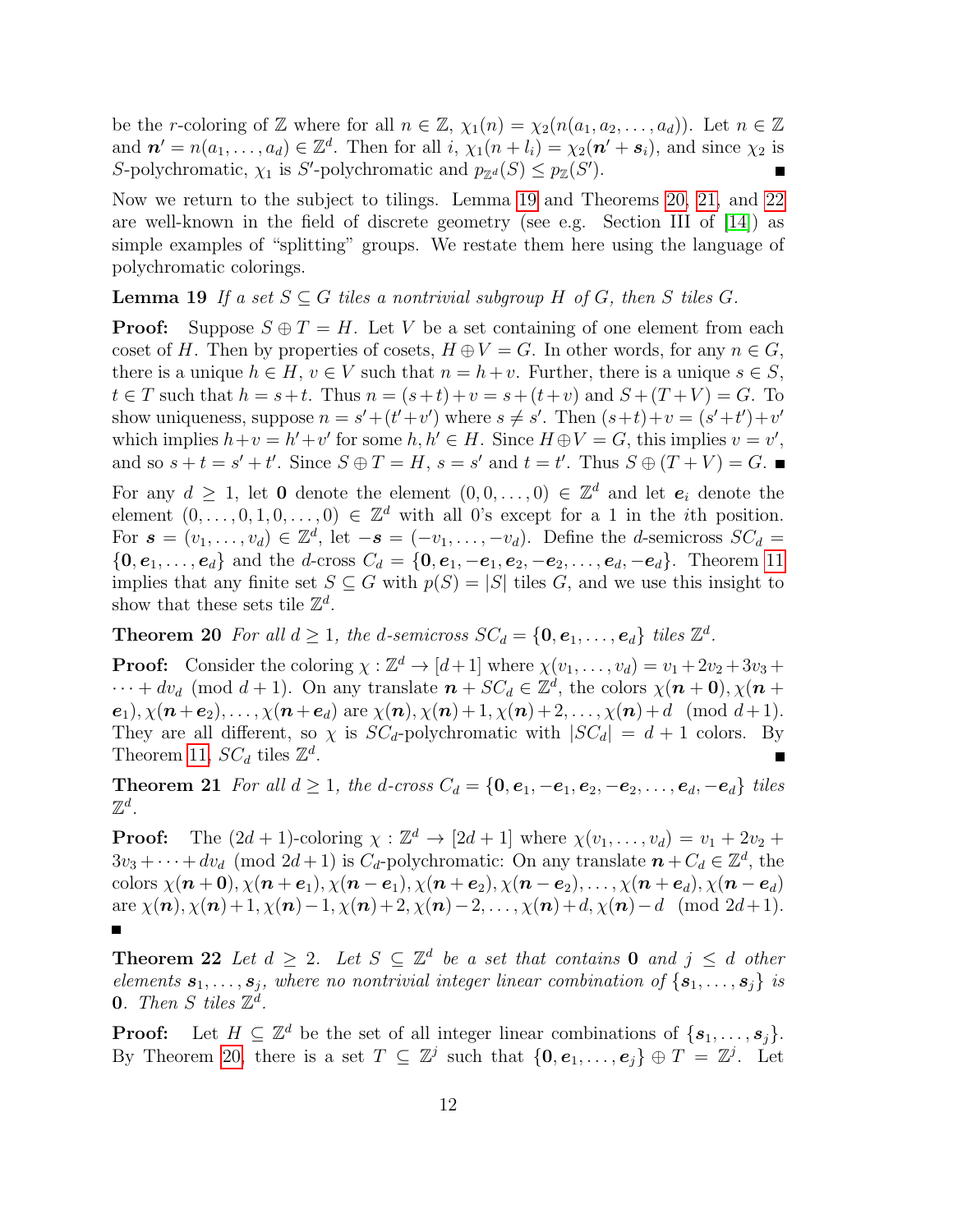$M: \mathbb{Z}^j \to \mathbb{Z}^d$  be the unique linear transformation which maps  $e_i$  to  $s_i$  for each  $i \leq j$ . Then  $\{0, s_1, \ldots, s_j\}$  tiles H with complement set  $\{M(t) : t \in T\}$ . Since H is a subgroup of  $\mathbb{Z}^d$ , by Proposition [19,](#page-11-0) S tiles  $\mathbb{Z}^d$ .

We can now determine the polychromatic number of any set of cardinality 3 or 4 in  $\mathbb{Z}^d, d \geq 2.$ 

**Theorem 23** Let  $d \geq 2$  and suppose  $S \subseteq \mathbb{Z}^d$  has cardinality 3. Then  $p_{\mathbb{Z}^d}(S) = 3$  if the three points are in general position or if they are collinear and some projection  $S' \subseteq \mathbb{Z}$  of S has  $p_{\mathbb{Z}}(S') = 3$ . Otherwise  $p_{\mathbb{Z}^d}(S) = 2$ .

**Proof:** Theorem [22](#page-11-3) implies that if  $d \geq 2$  and  $S \subseteq \mathbb{Z}^d$  consists of three points in general position, then S tiles  $\mathbb{Z}^d$ , and thus  $p(S) = 3$ . If  $S \subseteq \mathbb{Z}^d$  has three collinear points, then Theorem [18](#page-10-3) implies the problem is equivalent to finding the polychromatic number of a set of three integers, which is either 2 or 3 and can be determined using Theorem [4.](#page-1-2)

**Theorem 24** Let  $d \geq 2$  and suppose  $S \subseteq \mathbb{Z}^d$  has cardinality 4. Then

- If all points of S are collinear,  $p_{\mathbb{Z}^d}(S)$  is 3 or 4.
- If exactly three points of S are collinear,  $p_{\mathbb{Z}^d}(S) = 4$ .
- If  $d \geq 3$  and S has four points in general position,  $p_{\mathbb{Z}^d}(S) = 4$ .
- If  $d = 2$  and S has four points in general position,  $p_{\mathbb{Z}^2}(S)$  is 3 or 4.

**Proof:** For  $d \geq 2$  and a set  $S \subseteq \mathbb{Z}^d$  with  $|S| = 4$ , Proposition [16](#page-10-1) implies that there is a set  $S' \subseteq \mathbb{Z}$  where  $|S'| = 4$  and  $S'$  is a projection of S. Thus Theorem [1](#page-0-0) and Lemma [15](#page-10-2) imply that  $p(S) \geq 3$ . Determining whether  $p(S)$  is 3 or 4 is equivalent to determining whether S tiles  $\mathbb{Z}^d$ . As with the  $|S| = 3$  case, we can examine cases depending on how many points of S are collinear.

If the four points of  $S$  are in general position, then if none is a nontrivial integer linear combination of the others,  $p(S) = 4$  by Theorem [22.](#page-11-3) Otherwise, we can assume  $S \subseteq$  $\mathbb{Z}^2$ . In this case,  $p(S)$  can be 3, for example if  $S = \{(0,0), (1,0), (0,1), (1,2)\} \subseteq \mathbb{Z}^2$ . It can also be 4, for example if  $S = \{(0,0), (1,0), (0,1), (1,1)\} \subseteq \mathbb{Z}^2$ . Szegedy [\[15\]](#page-15-1) gave an algorithm to determine if a set of cardinality 4 tiles  $\mathbb{Z}^2$ .

If the four points of S are all collinear, then  $p(S)$  is determined by applying Theorems [18](#page-10-3) and [4.](#page-1-2)

If exactly three of the four points are collinear, then without loss of generality, assume that the three collinear points are  $\{0, (a, 0, \ldots, 0), (b, 0, \ldots, 0)\}$ , where a and b do not have the same parity. Since the fourth point  $s$  can be projected anywhere onto the line, by Proposition [15](#page-10-2) it suffices to show that there exists  $c \in \mathbb{Z}$  such that  $p_{\mathbb{Z}}(\{0, a, b, c\}) = 4$ . By Theorem [4,](#page-1-2) the value  $c = a + b$  is has this property.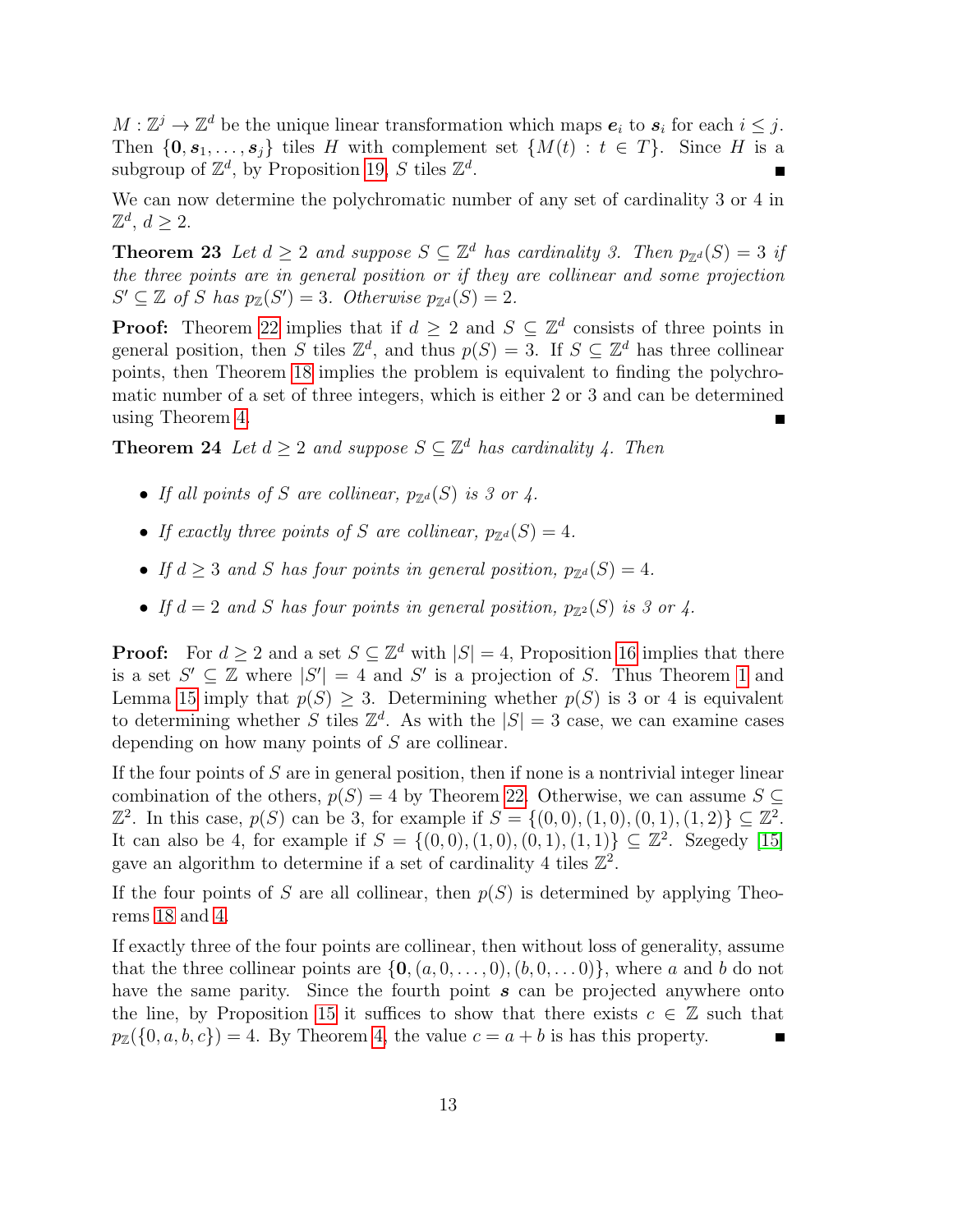The fact that  $p_{\mathbb{Z}^d}(S) = 4$  if S contains exactly three collinear points implies that for any set S of three integers, there is a 4-coloring of  $\mathbb Z$  so that every translate of S gets three different colors. Here is an explicit example of one such coloring. Without loss of generality we need only consider sets of the following form: Let  $S = \{0, a, b\} \subseteq \mathbb{Z}$ where a and b are positive with a even and b odd (note that we do not specify which is larger). Define the *alternating block 4-coloring relative to*  $S$  as follows: Given any  $m \in \mathbb{Z}$ , let  $q_m$  and  $r_m$  be the unique integers such that  $m = 2aq_m + r_m$ , where  $-a \leq r_m < a$ . Let  $X(m) = 0$  if  $r_m \geq 0$ ,  $X(m) = 1$  otherwise. Let  $Y(m) = 0$  if m is even,  $Y(m) = 1$  otherwise. Define  $\chi$ , the alternating block 4-coloring relative to S, so that  $\chi(m) = (X(m), Y(m)).$ 

**Theorem 25** Let  $S = \{0, a, b\} \subseteq \mathbb{Z}$  with  $a, b > 0$ , a even, and b odd. If the integers are colored with the alternating block 4-coloring relative to S then every translate of S has elements of three different colors.

**Proof:** For any translate  $n + S = \{n, n + a, n + b\}$  of  $S$ ,  $X(n) \neq X(n + a)$ , while  $Y(n) = Y(n + a) \neq Y(n + b)$ . Thus  $\chi$  has the property that any translate of S contains elements with three different colors.

Given a set of three integers, the alternating block 4-coloring shows that there is a 4-coloring of the integers so that every translate gets three different colors. If  $S \subset \mathbb{Z}$ ,  $|S| = 4$ , is there a 5-coloring of Z so that every translate of S has 4 colors? More generally, we ask the following question.

Question 26 Let  $d \geq 1$ . Given  $k, n \in \mathbb{Z}$  with  $k \leq n$ , let  $p(n, k)$  denote the minimum r so that any  $S \subseteq \mathbb{Z}$  with  $|S| = n$  has an r-coloring where every translate of S gets at least k colors. What is an asymptotic upper bound on  $p(n, k(n))$  for natural choices of  $k(n)$ ?

# 5 Acknowledgements

This research was conducted at a workshop made possible by the Alliance for Building Faculty Diversity in the Mathematical Sciences (DMS 0946431), held at the Institute for Computational and Experimental Research in Mathematics. The third author's research was supported by NSF grant DMS-1600390. The fourth authors research was supported by a grant from the Simons Foundation (#353292, Ryan R. Martin). The fifth author was supported by the Westminster College McCandless Research Award.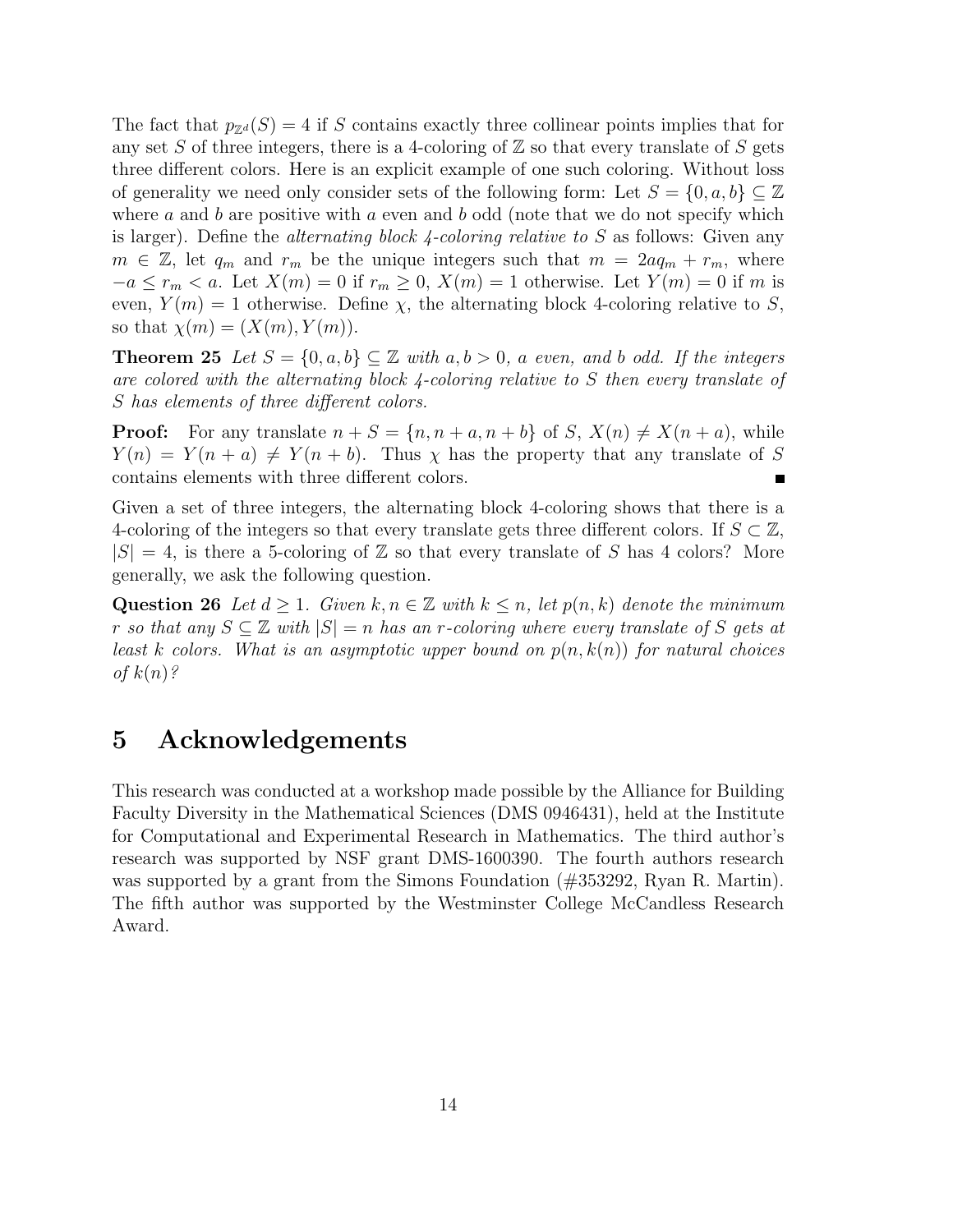# References

- <span id="page-14-2"></span>[1] N. Alon, A. Krech, and T. Szabó, Turán's theorem in the hypercube. SIAM J. Discrete Math. 21 (2007), 66–72.
- <span id="page-14-0"></span>[2] N. Alon, I. Kříž, and J. Nešetřil, How to color shift hypergraphs, *Studia Scien*tiarum Mathematicarum Hungarica 30 (1995), 1–11.
- <span id="page-14-9"></span>[3] E. Amiot, A survey of applications of the discrete Fourier transform in music theory, http://canonsrythmiques.free.fr/MaRecherche/resources/surveyDFT.pdf
- <span id="page-14-10"></span>[4] B. Bollobás, S. Janson, and O. Riordan, On covering by translates of a set. Random Structures Algorithms 38 (2011), no. 1-2, 33–67.
- <span id="page-14-7"></span>[5] E. M. Coven and A. Meyerowitz, Tiling the integers with translates of one finite set, J. Algebra 212 (1999), 161–174.
- <span id="page-14-1"></span>[6] D. Harris and A. Srinivasan, A note on near-optimal coloring of shift hypergraphs, Random Structures Algorithms 48 (2016), no. 1, 53–56.
- <span id="page-14-8"></span>[7] M. Kolountzakis and M. Matolcsi, Algorithms for translational tiling, J. Math. Music 3 (2009), no. 2, 85–97.
- <span id="page-14-5"></span>[8] D. J. Newman, Complements of finite sets of integers, Michigan Math. J. 14 (1967) 481–486.
- <span id="page-14-6"></span>[9] D. J. Newman, Tesselation of integers, J. Number Theory 9 (1977), no. 1, 107– 111.
- <span id="page-14-3"></span>[10] D. Offner, Some Turán type results on the hypercube, *Discrete Math.* 309, No. 9 (2009), pp. 2905–2912.
- <span id="page-14-4"></span>[11] L. Ozkahya and B. Stanton, On a covering problem in the hypercube,  $Graphs$ Combin. 31, No. 1 (2015), pp. 235–242.
- [12] W. Schmidt and D. Tuller, Covering and packing in  $\mathbb{Z}^n$  and  $R^n$ . I. Monatsh. Math. 153 (2008), no. 3, 265–281.
- [13] W. Schmidt and D. Tuller, Covering and packing in  $\mathbb{Z}^n$  and  $R^n$  II. Monatsh. Math. 160 (2010), no. 2, 195–210.
- <span id="page-14-11"></span>[14] S. Stein, Tiling, packing, and covering by clusters. Rocky Mountain J. Math. 16 (1986), no. 2, 277–321.